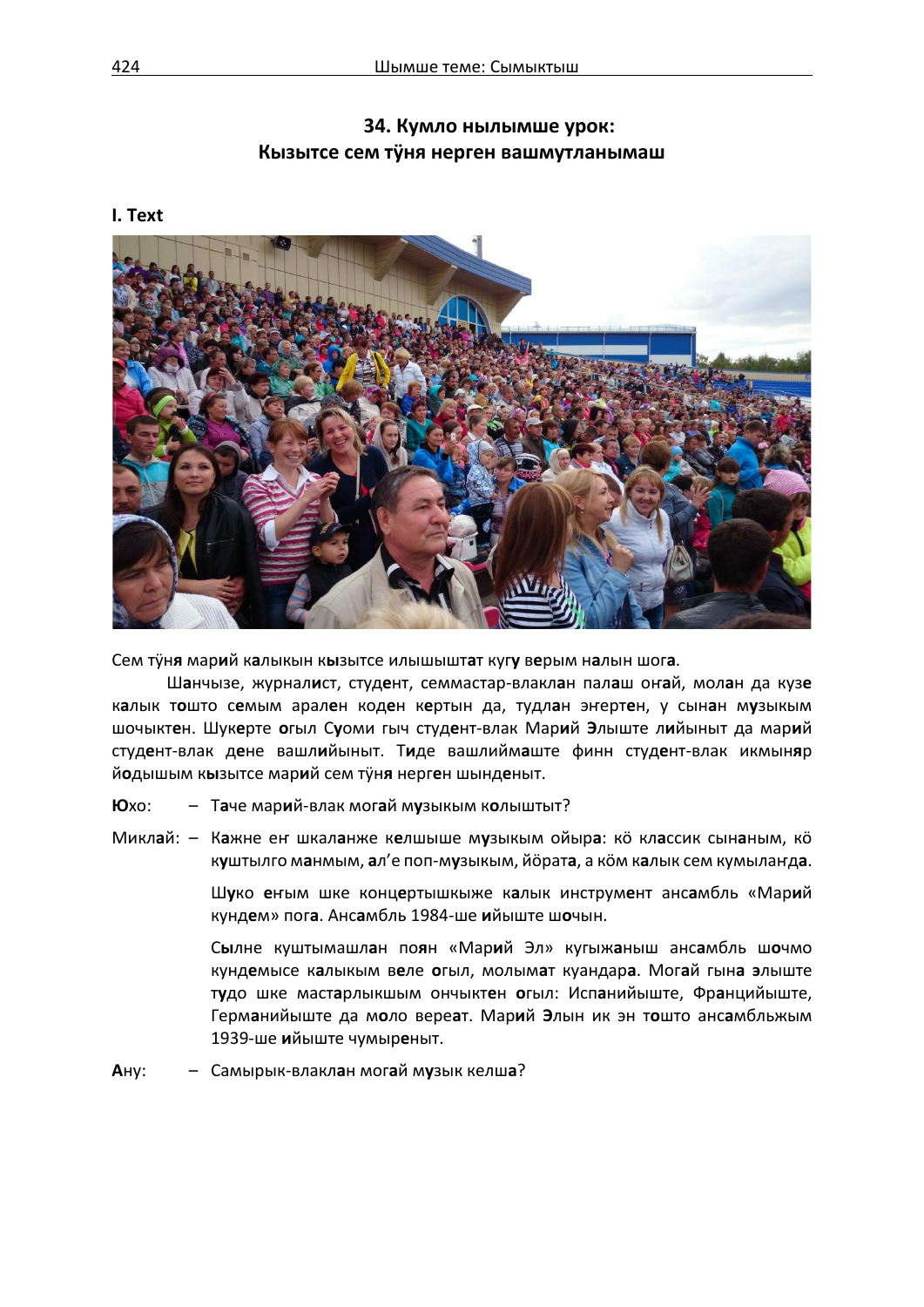- Марин**а**: С**а**мырык-влак утлар**а**кшым т**ӱ**рлӧ группыл**а**м да анс**а**мбльым к**о**лыштыт, мутл**а**н, «Мар**и**й пам**а**ш» – кумд**а**н п**а**лыме фолькл**о**р-этногр**а**фий анс**а**мбль, «К**а**че-влак», «Эрэҥ**е**р» лӱм**а**н фолькл**о**р анс**а**мбль, «Эрвелмар**и**й», «Шуматк**е**че», «Висв**и**с», «В**о**лгыдо»; яллашт**а**т ш**у**ко анс**а**мбль к**о**лыштшовлакым куандар**а**: «Ш**о**чмо вер» Пӧтъ**я**л кунд**е**м гыч, Кужэҥ**е**р кунд**е**мысе «Мурсеск**е**м», «Шан**а**вӹл» – курыкмар**и**й к**а**лык фолькл**о**р анс**а**мбль.
- П**е**тер: А м**у**рызо-влак кокл**а**ште кӧ эн п**а**лыме?
- Айвик**а**: Куж**у** жап Ра**и**са Дан**и**лова, Тать**я**на Ден**и**сова, Ив**а**н Смирн**о**в мар**и**й к**а**лыкым куандар**а**т. Пыт**а**ртыш ийл**а**ште ш**у**ко у лӱм сем ал**а**ныште п**а**лыме л**и**йын: Вол**о**дя Матв**е**ев, Мар**и**на Сад**о**ва, Эльв**и**ра Поп**о**ва, Ол**е**г Сл**а**вин, Роз**а** Иск**а**кова да мол**а**т, чыл**а**штым ойлен**а**т от пыт**а**ре. «Мар**и**й Эл Р**а**дион» хит-пар**а**дыштыже т**а**че ик, эрл**а** вес лӱм йоҥг**а**.
- П**е**кка: А мый «Мар**и**й Эл Р**а**дио» нерг**е**н палын**е**м, т**у**до мог**а**й паш**а**м виктар**а**?
- Микл**а**й: «Мар**и**й Эл Р**а**дио» шке паш**а**жым 2005-ше **и**йыште тӱҥ**а**лын. К**ы**зыт р**а**диошто Нат**а**ша П**у**шкина, Вол**о**дя Матв**е**ев, Марин**а** Глушк**о**ва, Вал**е**рий Оч**е**ев да мол**а**т тырш**а**т. «Мар**и**й Эл Р**а**дио» к**а**лыкым к**а**жне **и**йын кеҥ**е**жым Йошк**а**р-Ол**а**се стадионл**а**ште чумыр**а**, т**ӱ**рлӧ сын**а**н конц**е**рт прогр**а**ммым ончыкт**а**. Р**а**диом т**а**че ш**у**ко вер**е** к**о**лыштыт: я м**ӧ**ҥгыштӧ, я паш**а**ште, я к**о**рнышто, я ст**а**дионышто.
- К**а**трин: С**а**мырык-влакын шке мар**и**й дискот**е**кышт **у**ло?
- Айвик**а**: К**а**лык мар**и**й дискот**е**кыш к**у**мылын кошт**е**ш, с**а**мырык-влак в**е**ле **о**гыл, илалшырак**а**т **я**тыр погын**а**т. М**у**рызо-влак мар**и**й м**у**рым йӧр**а**тыше-влакым мурыкт**а**т, куштыкт**а**т. Мар**и**й дискот**е**ке т**ӱ**рлӧ кафел**а**ште да м**о**ло вере**а**т эрт**а**.

Финн студ**е**нт-влак ш**у**ко йодышл**а**м раш**е**мдышт да вар**а** конц**е**ртым **о**нчыктышт: П**е**тер скрипк**а** д**е**не мар**и**й с**е**мым йоҥгалт**а**рыш, **А**ну аккорде**о**н д**е**не венгр м**у**зыкым ш**о**ктымыжо д**е**не кушт**а**ш тарв**а**тыш, Айвик**а** кӱсл**е**же д**е**не финн студ**е**нт-влакым т**о**што мар**и**й сем д**е**ке шӱм**а**ҥдыш.

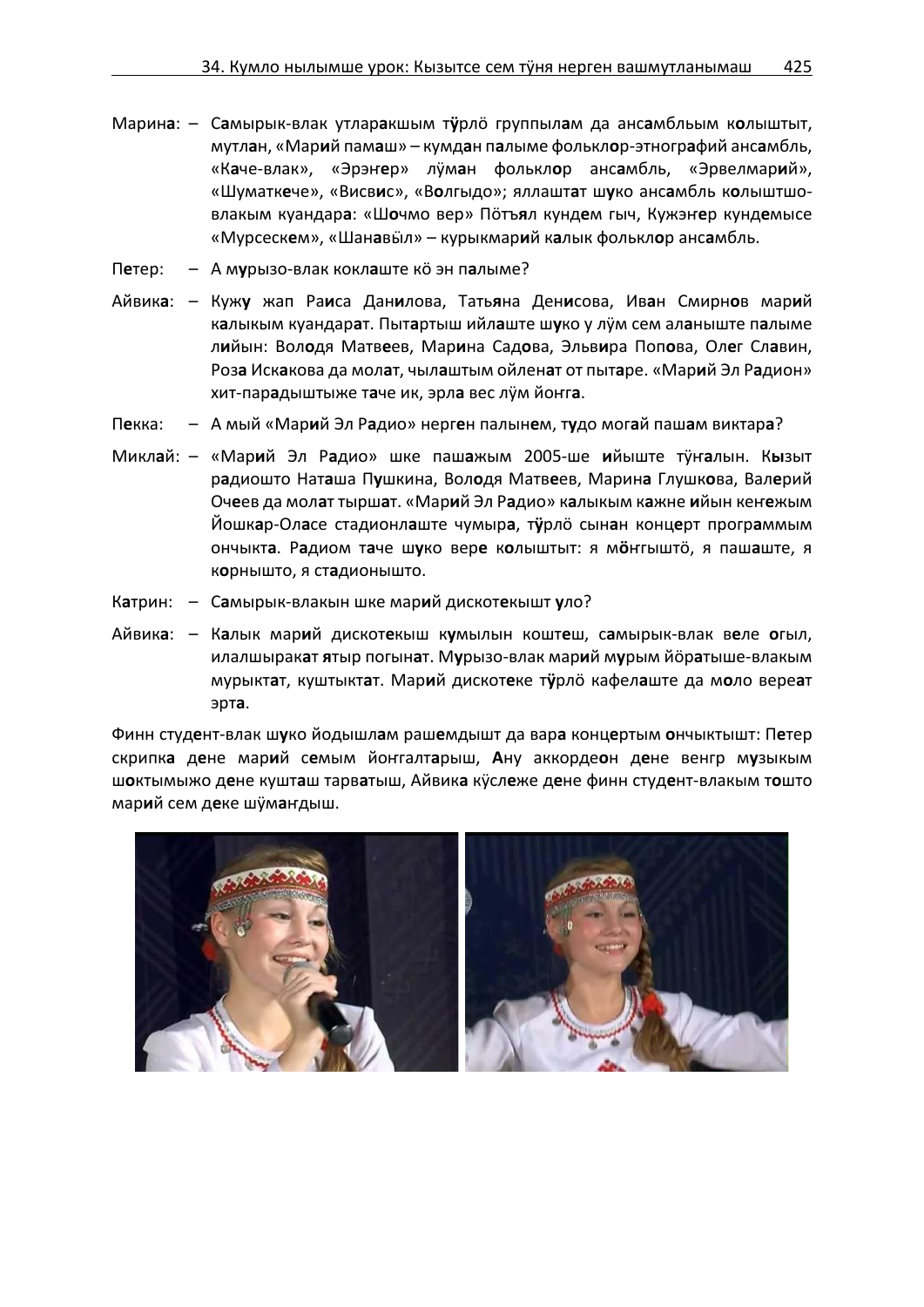| , , , , , , , , , ,     |                                        |                  |                                              |
|-------------------------|----------------------------------------|------------------|----------------------------------------------|
| аккордеон               | accordion                              | кумыландаш (-ем) | to gladden, to please                        |
| алан                    | field, sphere                          | куштыкташ (-ем)  | to make someone dance                        |
| вашлиймаш               | meeting, encounter                     | мурыкташ (-ем)   | to make someone sing                         |
| вашмутланаш (-ем)       | to have a conversation                 | ойыраш (-ем)     | to select, to choose; to allot,<br>to devote |
| вашмутланымаш           | conversation, discussion               |                  |                                              |
| виктараш (-ем)          | to lead, to manage, to direct          | парад            | parade                                       |
| <b>ВИСВИС</b>           | chamomile                              | поп-музык        | pop music                                    |
| <b>ВОЛГЫДО</b>          | light; bright                          | Потъял           | (village in Mari El,<br>Russian: Петъял)     |
| группо                  | group                                  | сескем           | spark                                        |
| дискотеке               | discotheque, disco                     | скрипка          | violin                                       |
| илалше                  | elderly                                | стадион          | stadium                                      |
| инструмент              | instrument                             | Суоми            | Finland /see IV.1./                          |
| Испаний                 | Spain                                  | утларакшым       | chiefly, mainly, mostly                      |
| йодышым<br>шындаш (-ем) | to ask a question                      | ХИТ              | hit (song)                                   |
| йонгалтараш (-ем)       | to perform, to play                    | хит-парад        | hit parade, pop charts                       |
| йоратыше                | loving; lover; fan, devotee            | шонанпыл         | rainbow (Hill Mari: шанавыл)                 |
| каче                    | bridegroom; young man                  | шочыкташ (-ем)   | to yield, to create                          |
| классик                 | classical, classic                     | шуко вере        | in many places /see IV.4./                   |
| <b>КОЛЬІШТШО</b>        | listener                               | шўмандаш (-ем)   | to fascinate, to captivate                   |
| <b>KÖ  KÖ</b>           | some  others /see IV.3./               | Я                | or, either  or /see IV.2./                   |
| Кужэнер                 | (town in Mari El,<br>Russian: Куженер) |                  |                                              |

# **II. Vocabulary**

# **III. Grammar**

1.The clitic -*ат* as a coordinating conjunction linking clauses:

This clitic – see 3.IV.5. (page 73) – can also be used to join two clauses denoting two consecutive events, or events causally linked to one another. The clitic is attached to the finite verb that ends the first clause, indicating the first (or causal) event. This construction is similar to the temporal construction using the gerund in -*мек(е)* – see 18.III.2. (page 240) – but indicates that the second event follows immediately after the first one. The same effect can be reached in English in some cases by using the phrase "as soon as".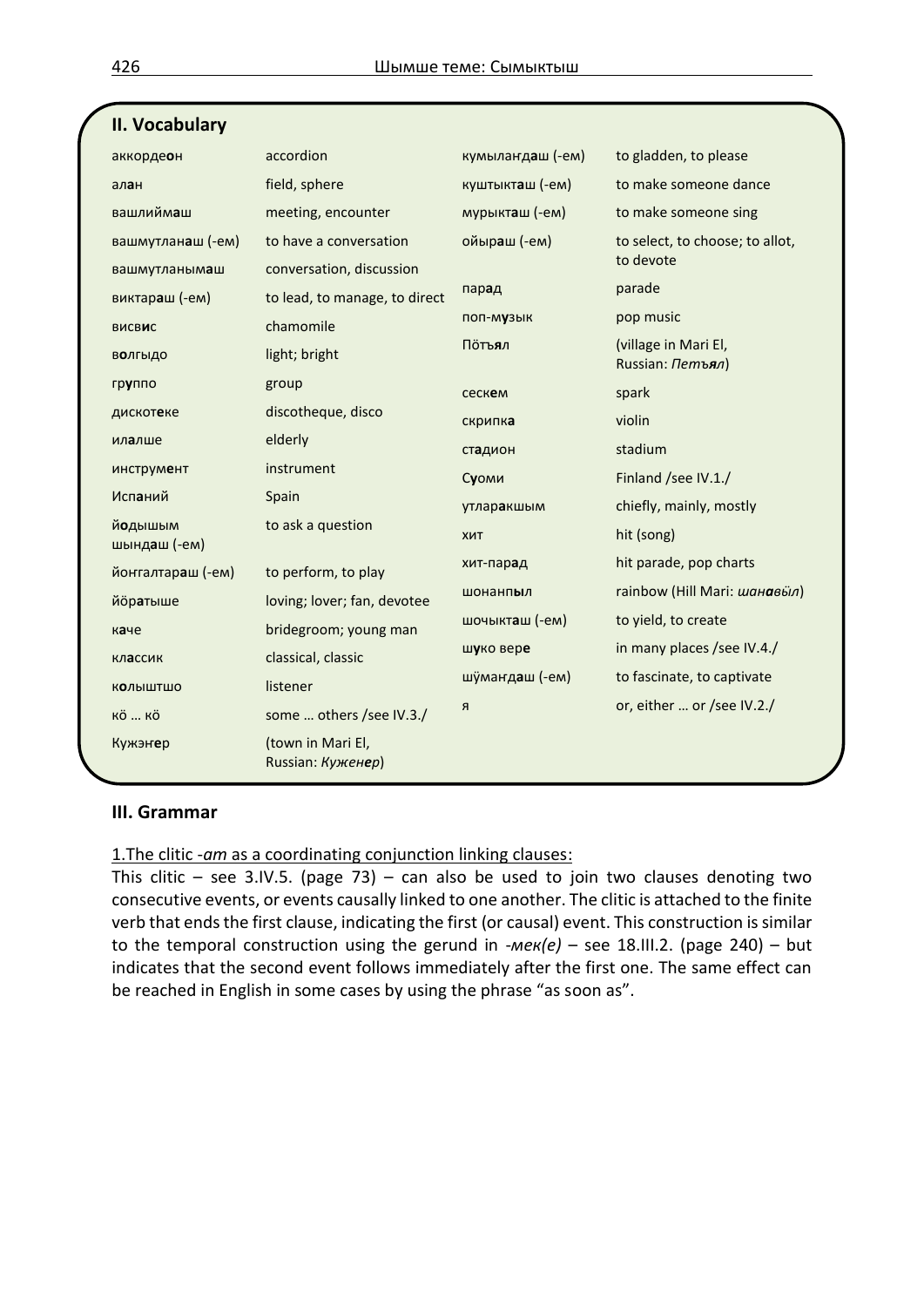| Паш <b>а</b> гыч <u>толам<b>а</b>т</u> , чыл <b>а</b> ышт <b>е</b> м.   | As soon as I get back from work, I'll do it all. |
|-------------------------------------------------------------------------|--------------------------------------------------|
| Иыван пашаш лектын каят, ватыжат                                        | As soon as Yyvan leaves for work, his wife       |
| погынаш туналеш.                                                        | starts getting ready too.                        |
| Аня Светалан книгам пуышат, шке                                         | Anya gave Sveta the book and ran off to          |
| сомылжо дене умбаке куржо.                                              | take care of her own tasks.                      |
| Кл <b>ю</b> чников серыш <u>лектат</u> , саламлалташ                    | Klyuchnikov stepped onto the shore and           |
| тÿнал'е.                                                                | started greeting people.                         |
| Изам армий гыч толят, университетыш                                     | As soon as my brother returned from the          |
| тунемаш пурыш.                                                          | army, he entered university.                     |
| Окна гычын модшо йоча-влакым                                            | When I saw the children playing through          |
| онченамат, мыят уремыш модаш                                            | the window, I went outside to play too.          |
| лектым.                                                                 |                                                  |
| Вася философий нерген книгам лудынат,                                   | Vasya read a book about philosophy and           |
| мален колтен.                                                           | fell asleep.                                     |
| Шольым школым пытарен ылят,                                             | My brother had just finished school and          |
| армийыш нальыч.                                                         | was drafted to the army.                         |
| Вал <b>я</b> пеш но <b>е</b> н <u>улмаш<b>а</b>т</u> , паш <b>а</b> жым | Valya was very tired, so her work was left       |
| пытарыде коден.                                                         | undone.                                          |

Note that the addition of the clitic -*ат* to some finite forms make them formally identical to different finite forms in a different person, and in some cases a different tense: *ышта* '(s)he does' + -*ат* = *ыштат* ~ *ыштат* 'they do', *палена* 'we know' + -*ат* = *паленат* ~ *паленат* 'you knew', *толын* '(s)he came' + -*ат* = *толынат* ~ *толынат* 'you came'.

Special attention must be paid to first conjugation verbs in the third person of the simple past I – see 12.III.4. (page 171). As the clitic -*ат* deletes final unstressed vowels, and the tense marker in this case is a final unstressed -*е*/-*о*/-*ӧ*, the tense marker is deleted completely by the clitic. The resulting forms are formally identical to the second person singular presenttense forms: *тунеме* '(s)he studied' + -*ат* = *тунемат* ~ *тунемат* 'you study', *шупшо* '(s)he smoked' + -*ат* = *шупшат* ~ *шупшат* 'you smoke'. Verbs with verbal stems ending in -*л* or -*н* constitute an exception, as the palatalization of the stem-final consonant is maintained in spite of the deletion of the vowel, and can be used to differentiate these forms from the present-tense forms: *тольо* '(s)he came' + -*ат* = *толят* (cf. *толат* 'you come'), *ман'е* '(s)he said' + -*ат* = *манят* (cf. *манат* 'you come').

## 2. Verbal derivation:

Mari possesses a great number of suffixes with which new verbs can (or could) be formed. In the following only the most important and frequent will be mentioned. Of these, many have already been covered.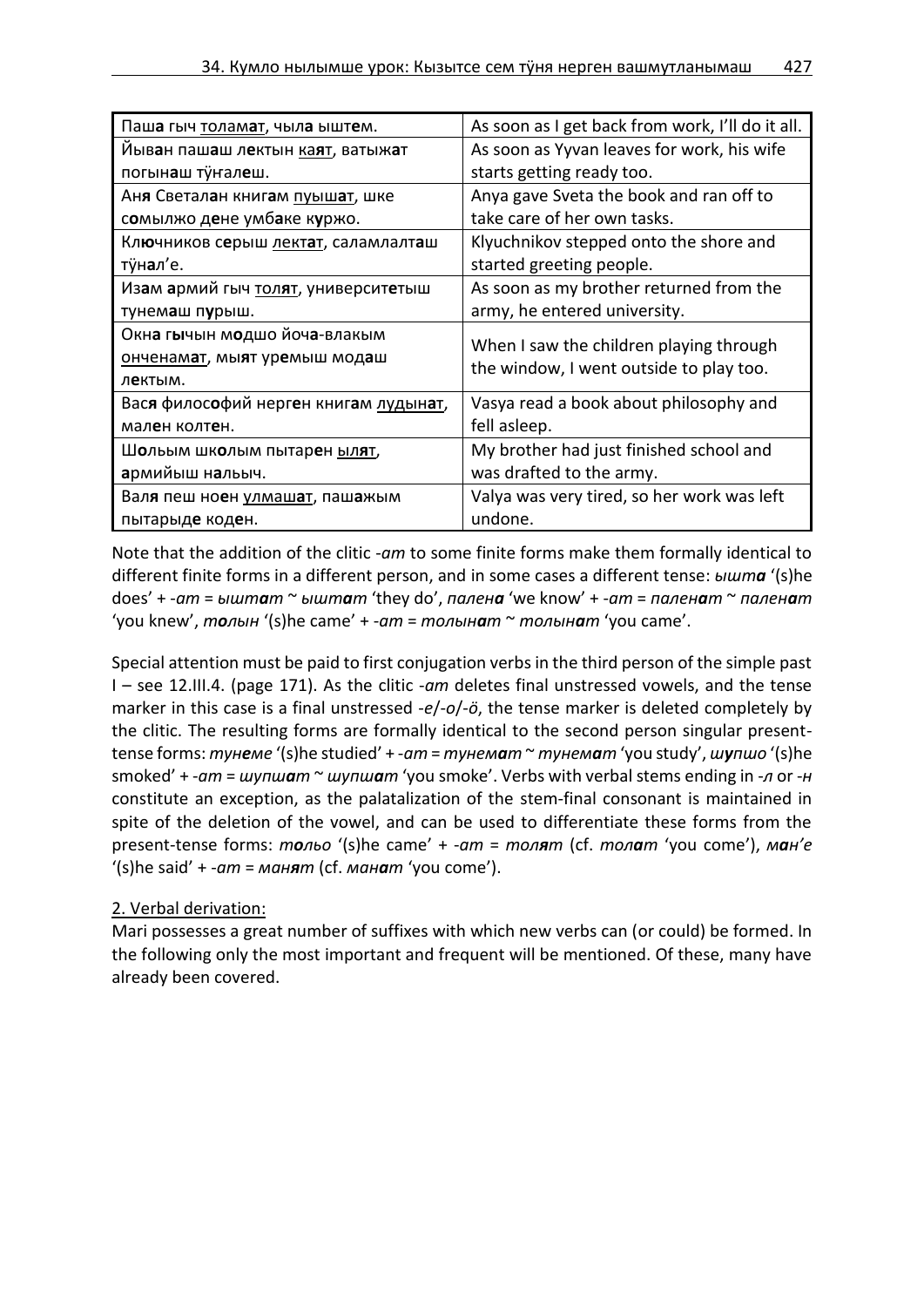## a) Derivations expressing 'to perform an action involving N':

## a1) Suffix -*л*:

This productive and common suffix forms second conjugation verbs from nouns and adjectives.

| там   | taste        | тамл <b>а</b> ш (-ем) | to taste                  |
|-------|--------------|-----------------------|---------------------------|
| ак    | price; value | акл <b>а</b> ш (-ем)  | to assess, to grade       |
| сурет | picture      | сўретлаш (-ем)        | to draw, to paint         |
| салам | greeting     | саламлаш (-ем)        | to greet; to congratulate |
| ямде  | ready        | ямдылаш (-ем)         | to prepare                |

This suffix is also used when verbs are loaned from Russian. The suffix is attached to the Russian infinitive ending (which loses its palatalization): e.g., *транскрибироватлаш (-ем)* 'to transcribe' (< Russian *транскрибировать*), *организоватлаш (-ем)* 'to organize' (< Russian *организовать*).

## b) Translative verbs:

Translative, or inchoative, verbs denote a process of acquiring the quality, or obtaining an item, denoted by the base word.

## b1) Translative suffix -*аҥ*:

This productive suffix, covered in 19.III.3. (page 257), forms first conjugation verbs from nouns and adjectives.

| . кÿ  | stone                  | кÿанаш (-ам)   | to turn to stone              |
|-------|------------------------|----------------|-------------------------------|
| лопка | wide                   | лопканаш (-ам) | to become wider               |
| вий   | force, power, strength | виянаш (-ам)   | to become stronger            |
| окса  | money                  | оксанаш (-ам)  | to become rich, to earn money |
| шешке | daughter-in-law        | шешканаш (-ем) | to get a daughter-in-law      |

### b2) Translative suffix -*лан*:

This suffix forms second conjugation verbs from nouns and adjectives. It is somewhat productive, but the exact meanings of the words created through it can vary.

| чер            | illness            | черланаш (-ем)   | to fall ill           |
|----------------|--------------------|------------------|-----------------------|
| вер            | place              | верланаш (-ем)   | to be situated/placed |
| чанга          | stingy             | чангаланаш (-ем) | to be/become stingy   |
| <b>MVT</b>     | word               | мутланаш (-ем)   | to talk, to discuss   |
| к <b>о</b> йыш | nature, appearance | койышланаш (-ем) | to pose, to flaunt    |

## b3) Translative suffix -*ем*:

This productive suffix forms first conjugation verbs from adjectives and nouns.

| O <sub>U</sub> | white         | ошемаш (-ам)  | to become white   |
|----------------|---------------|---------------|-------------------|
| неле           | heavy         | нелемаш (-ам) | to grow heavy     |
| сай            | good          | саемаш (-ам)  | to get better     |
|                | new           | уэмаш (-ам)   | to be renewed     |
| изи            | small, little | иземаш (-ам)  | to shrink (intr.) |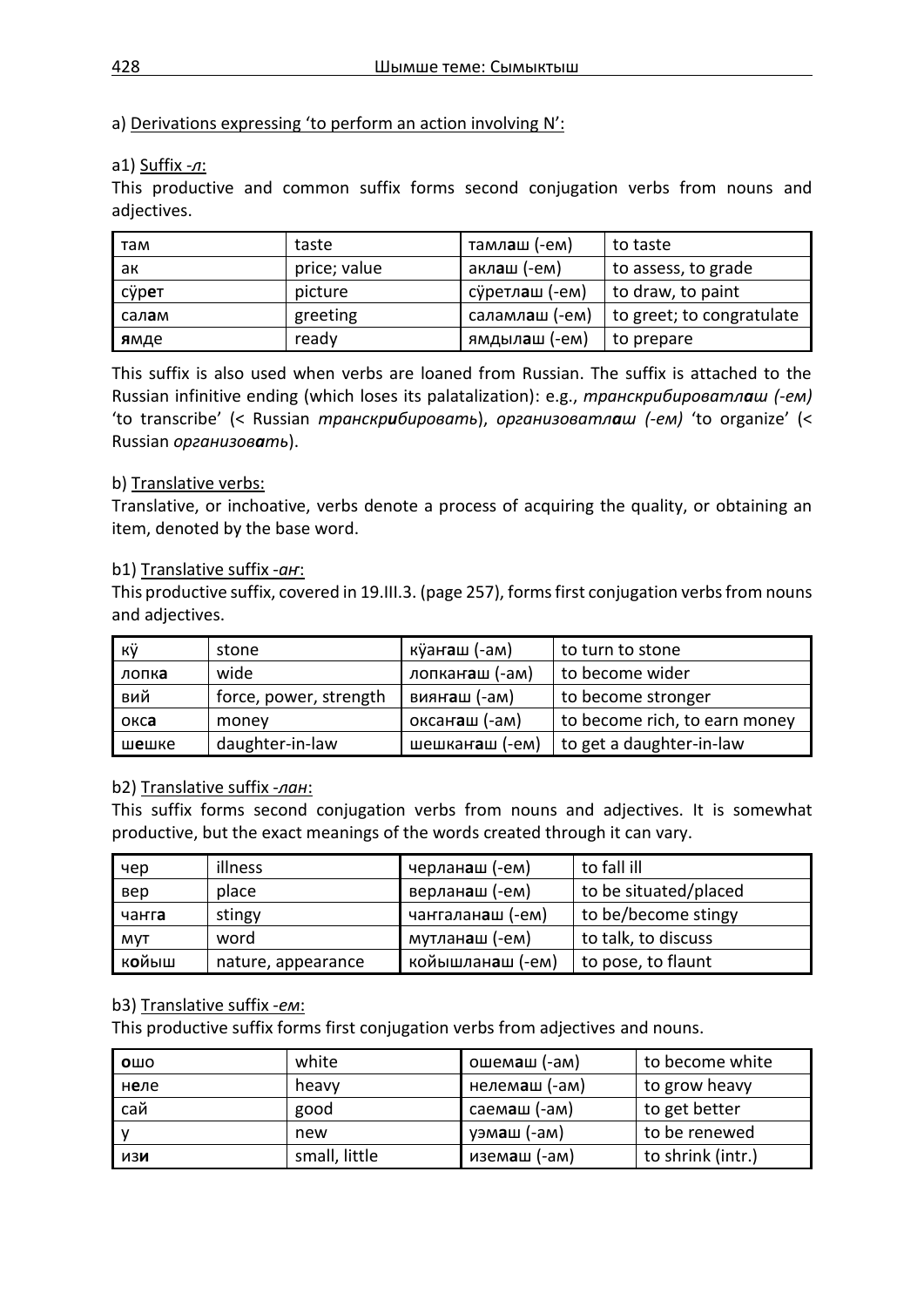### b4) Translative suffix -*ешт*:

This no longer productive suffix forms first conjugation verbs from nouns and adjectives.

| кас   | evening   | касешт <b>а</b> ш (-ам)  | to become evening     |
|-------|-----------|--------------------------|-----------------------|
| шулдо | cheap     | шулдешт <b>а</b> ш (-ам) | I to become cheap(er) |
| мотор | beautiful | моторешташ (-ам)         | to grow in beauty     |

## b5) Translative suffix -*г*:

This no longer productive suffix forms second conjugation verbs from nouns and adjectives.

| лавыра       | dirt          | лавырг <b>а</b> ш (-ем) | to become dirty |
|--------------|---------------|-------------------------|-----------------|
| <b>Ÿ</b> МЫЛ | shade; shadow | ўмылгаш (-ем)           | to grow dark    |
| сусыр        | wound         | сусыргаш (-ем)          | to be wounded   |

## c) Factitive verbs:

Factitive verbs denote the process of turning something into something. They denote that their object are assigned or given the concept denoted by the base word, and can be understood as transitive counterparts to translative verbs.

## c1) Factitive suffix -*т ~ -д*:

This somewhat productive suffix forms second conjugation verbs from nouns and adjectives. It can also be attached to verbal stems to create causative verbs – see below.

| лÿм   | name       | лÿмд <b>а</b> ш (-ем)  | to name           |
|-------|------------|------------------------|-------------------|
| кыл   | connection | кылд <b>а</b> ш (-ем)  | to connect        |
| ӱмыл  | shade      | ўмылт <b>а</b> ш (-ем) | to shade          |
| кадыр | crooked    | кадырташ (-ем)         | to bend, to curve |

## d) Frequentative verbs:

Frequentative verbs denote repeated actions.

## d1) Frequentative suffix -*(ы)л*:

This productive suffix, covered in 17.III.2. (page 224), forms first conjugation verbs from verbs.

| ышташ (-ем)             | to do            | ыштыл <b>а</b> ш (-ам)  | to do              |
|-------------------------|------------------|-------------------------|--------------------|
| , лÿмд <b>а</b> ш (-ем) | to name          | лўмдыл <b>а</b> ш (-ам) | to call names      |
| чонешташ (-ем)          | to fly           | чонештылаш (-ам)        | to fly             |
| шындаш (-ем)            | to put, to place | шындылаш (-ам)          | to set, to arrange |

### d2) Frequentative suffix -*ед*:

This suffix, covered in 14.III.2. (page 190), forms second conjugation verbs from verbs.

| кошташ (-ам)          | to go            | коштедаш (-ем)        | to stroll, to wander |
|-----------------------|------------------|-----------------------|----------------------|
| лияш (-ям)            | to be, to happen | лиед <b>а</b> ш (-ем) | to be, to happen     |
| ужал <b>а</b> ш (-ем) | to sell          | ужаледаш (-ем)        | to sell              |
| пуаш (-эм)            | to give          | пуэд <b>а</b> ш (-ем) | to distribute        |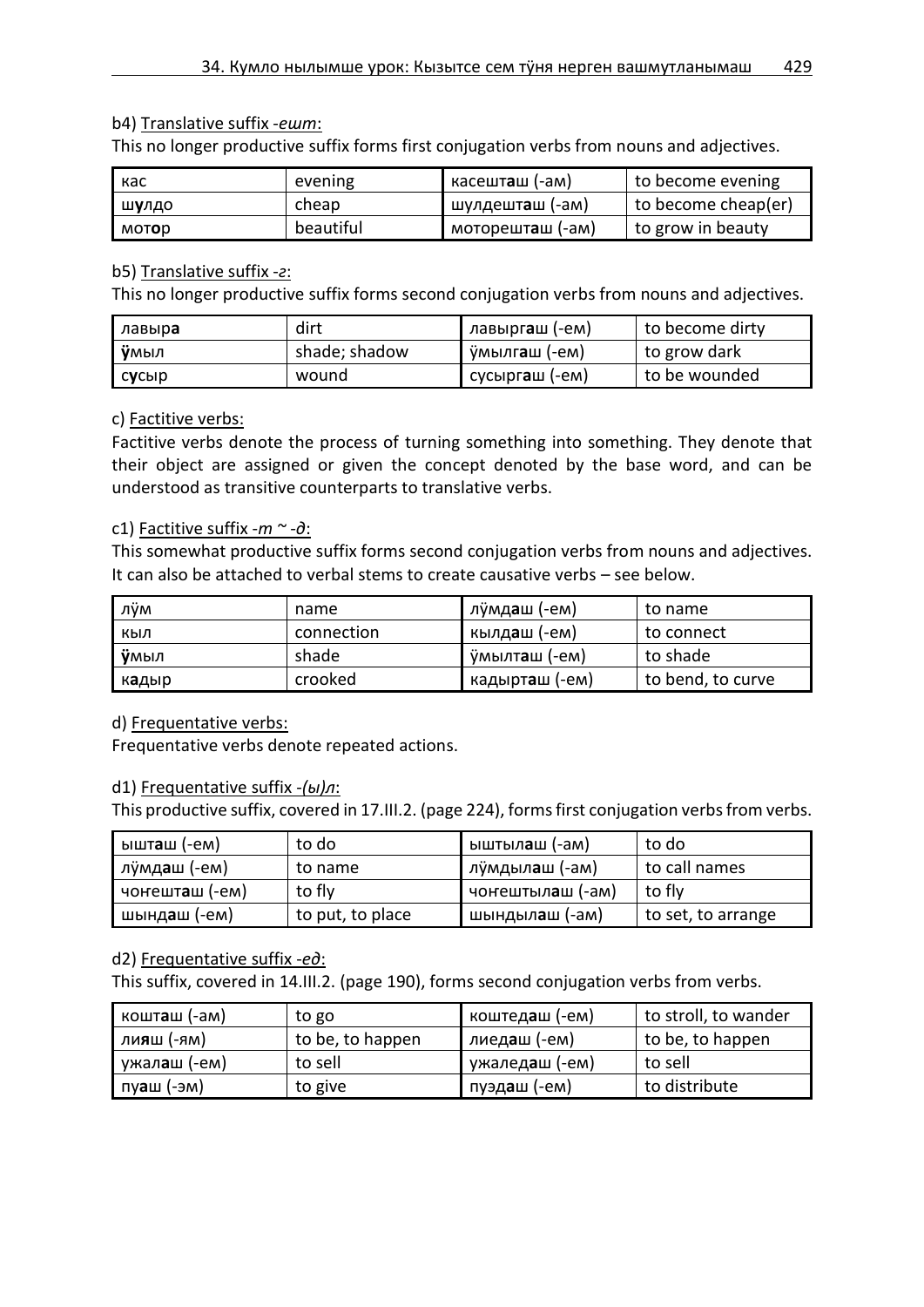## d3) Frequentative suffix -*кал*:

This somewhat productive suffix forms second conjugation verbs from verbs.

| калас <b>а</b> ш (-ем) | to say, to speak    | каласкал <b>а</b> ш (-ем) | to talk, to tell    |
|------------------------|---------------------|---------------------------|---------------------|
| вис <b>а</b> ш (-ем)   | to measure          | вискал <b>а</b> ш (-ем)   | l to measure        |
| соваш (-ем)            | to clap, to applaud | совкалаш (-ем)            | to clap, to applaud |

## d4) Frequentative suffix -*ешт (-эшт) ~ -(ы)шт*:

This somewhat productive suffix forms (primarily) first conjugation verbs from verbs.

| шелаш (-ам)  | to break, to chop      | шелышташ (-ам)  | to cleave, to chop     |
|--------------|------------------------|-----------------|------------------------|
| колаш (-ам)  | to hear                | колышташ (-ам)  | to listen              |
| лўнгаш (-ем) | to rock, to shake      | лўнгешташ (-ам) | to stagger, to reel    |
| шуаш (-ам)   | to sharpen, to whittle | шуэшташ (-ам)   | to sharpen, to whittle |

## e) Reflexive verbs:

Reflexive verbs are those whose direct objects are the same as their subjects. They can also have a passive, intransitive, or impersonal meaning.

## e1) Reflexive suffix -*алт ~ -(ы)лт*:

This productive suffix, covered in in 14.III.2. (page 190) and 22.III.2. (page 286), forms first conjugation verbs from verbs.

| " кылд <b>а</b> ш (-ем) | to connect    | кылдалташ (-ам) | to be connected                    |
|-------------------------|---------------|-----------------|------------------------------------|
| возаш (-ем)             | to write      | возалташ (-ам)  | to be written                      |
| почаш (-ам)             | to open (tr.) | почылташ (-ам)  | opened, to open<br>to be<br>(int.) |
| I мушкаш (-ам)          | to wash       | мушкылташ (-ам) | to wash oneself                    |

### f) Causative verbs:

Causative verbs denote that a subject causes someone or something to do or be something.

### f1) Causative suffix -(*ы)кт*:

This productive suffix, covered in 21.III.2. (page 272), forms second conjugation verbs from verbs.

| ыраш (-ем)  | to become warm | ырыкташ (-ем)           | to warm up              |
|-------------|----------------|-------------------------|-------------------------|
| ончаш (-ем) | to look        | ончыкт <b>а</b> ш (-ем) | ∣to show                |
| шонаш (-ем) | to think       | шоныкт <b>а</b> ш (-ем) | to make (someone) think |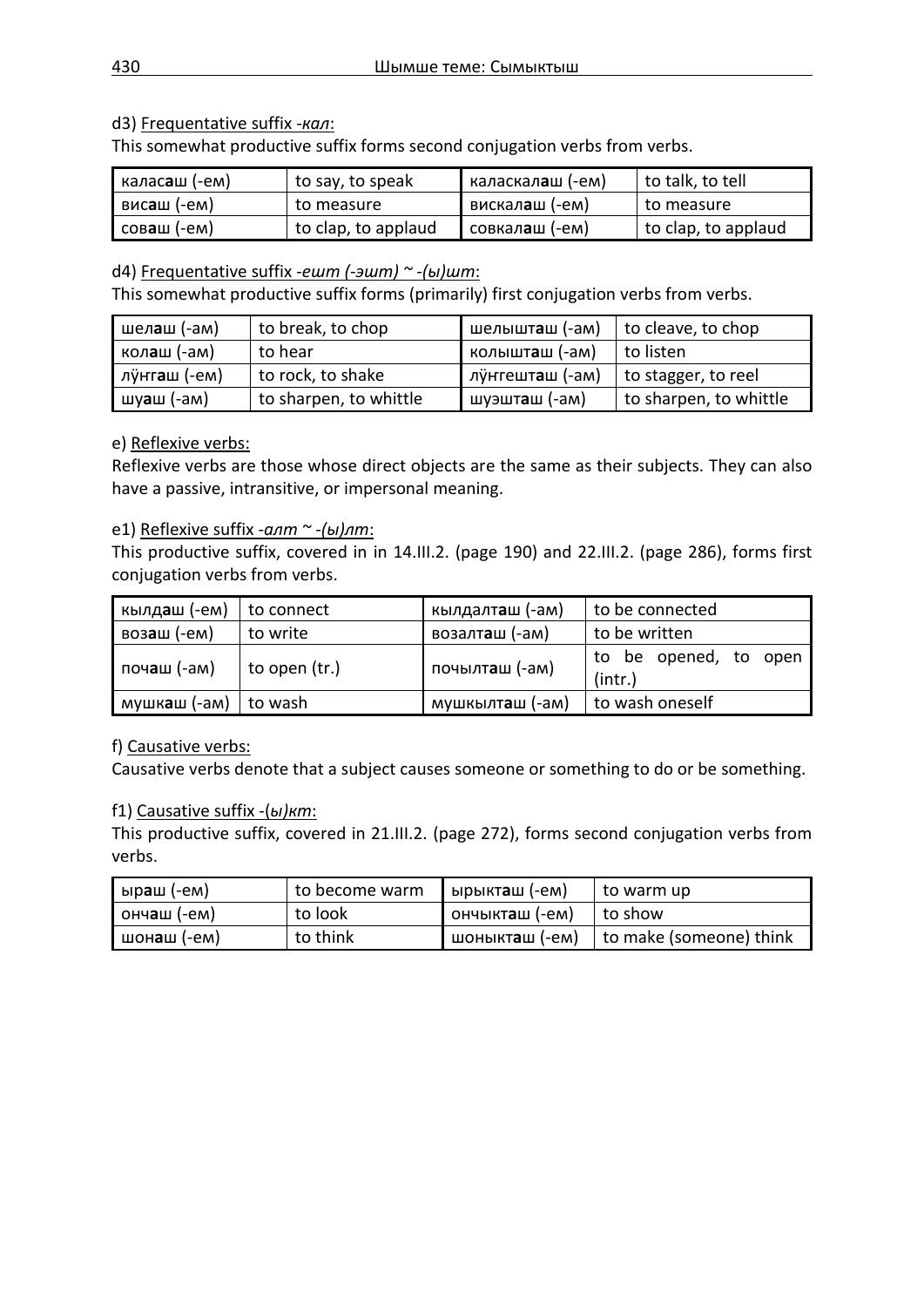## f2) Causative suffix *-т ~ -д*:

This somewhat productive suffix, covered in 19.III.4. (page 257), forms second conjugation verbs from verbs. The variant -*д* very frequently follows the translative suffixes -*аҥ* and -*ем* – see above. It can also be attached to nominal stems to create factitive verbs – see above.

| шолаш (-ам)    | to boil (intr.)    | шолташ (-ем)           | to boil (tran.)            |
|----------------|--------------------|------------------------|----------------------------|
| пураш (-ем)    | to enter           | пурташ (-ем)           | to bring in, to lead into  |
| лопканаш (-ам) | to become wider    | лопкандаш (-ем)        | to widen, to make wider    |
| виянаш (-ам)   | to become stronger | виянд <b>а</b> ш (-ем) | to make stronger           |
| нелемаш (-ам)  | to grow heavy      | нелемдаш (-ем)         | to make heavier            |
| саемаш (-ам)   | to get better      | саемдаш (-ем)          | to make better, to improve |

f3) Causative suffix *-тар ~ -дар*:

This somewhat productive suffix forms second conjugation verbs from verbs.

| йомаш (-ам)    | to become lost    | йомдараш (-ем)    | to lose              |
|----------------|-------------------|-------------------|----------------------|
| чапланаш (-ем) | to enjoy fame     | чапландараш (-ем) | to glorify           |
| куанаш (-ем)   | to be happy       | куандараш (-ем)   | to make happy        |
| шижаш (-ам)    | to feel, to sense | шижтараш (-ем)    | to notify, to inform |
| үмылаш (-ем)   | to understand     | умылтараш (-ем)   | to explain           |

### g) Momentary verbs:

Momentary verbs denote actions viewed as punctual, taking place at one moment in time.

#### g1) Momentary suffix -*алт*:

This somewhat productive suffix, covered in 14.III.2. (page 190), forms second conjugation verbs from verbs.

| кан <b>а</b> ш (-ем) | to rest  | каналт <b>а</b> ш (-ем) | to rest, to relax     |
|----------------------|----------|-------------------------|-----------------------|
| шонаш (-ем)          | to think | шоналт <b>а</b> ш (-ем) | to think, to consider |
| вучаш (-ем)          | to wait  | вучалт <b>а</b> ш (-ем) | to wait (a little)    |

### g2) Momentary suffix -*ал*:

This productive suffix forms first conjugation verbs from verbs.

| мураш (-ем)          | to sing         | мурал <b>а</b> ш (-ам) | to sing (a bit) |
|----------------------|-----------------|------------------------|-----------------|
| шог <b>а</b> ш (-ем) | to stand        | шогал <b>а</b> ш (-ам) | to stand up     |
| ончаш (-ем)          | to look, to see | ончалаш (-ам)          | to look         |

### **IV. Words and word usage**

### 1. *Суоми* 'Finland' and other European countries:

In addition to the Russian-based *Финляндий* 'Finland', the Finnish word *Суоми* is used for Finland. The following map of Europe shows the names of all European countries, excluding micronations and disputed territories. As the names used for foreign countries are generally based on Russian, a number of them include an unstressed final -*а* not typical of Mari nominal stems. This vowel is reduced and replaced with -*ы* before suffixes: *Польша* 'Poland' > *Польшышто*.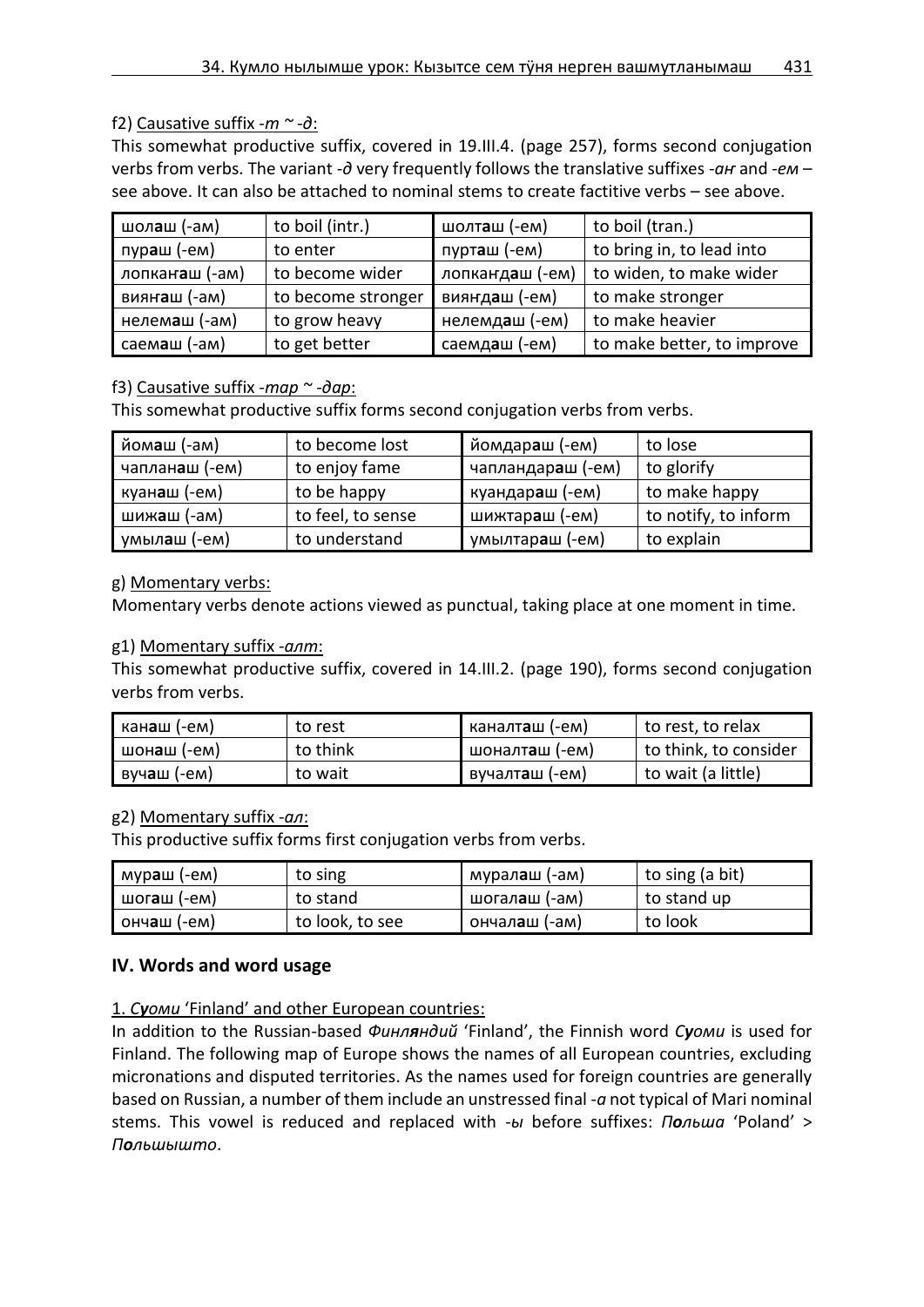

## 2. *я* 'or':

This word can occur once or multiple times in a sentence. When it occurs several times, it can be translated as 'either … or (… or etc.)'.

| Вуйшовычым я кидыштым нунылан               | They wave at them with their scarfs or     |
|---------------------------------------------|--------------------------------------------|
| рўзат.                                      | hands.                                     |
| <u>Я</u> тол <b>а</b> т, <u>я</u> от тол.   | Either you come or you don't.              |
| Радиом таче шуко вере колыштыт: я           | People listen to the radio in many places  |
| м <b>онгышто</b> , я пашаште, я корнышто, я | today: at home, at work, on the road, in a |
| стадионышто.                                | stadium.                                   |

### 3. *кӧ* … *кӧ 'some … others':*

Note the distinct meaning of the pronoun *кӧ* 'who' when it occurs in a sentence twice or more times.

| Ко келша, ко ваштареш.                                                            | Some are for, others are against.          |  |
|-----------------------------------------------------------------------------------|--------------------------------------------|--|
| Ко классик сынаным, ко куштылго Some love classical (music), some like what       |                                            |  |
| манмым, ал'е поп-музыкым, йората, a   you could call light (music), or pop music, |                                            |  |
| ком калык сем кумыланда.                                                          | and others find pleasure in folk melodies. |  |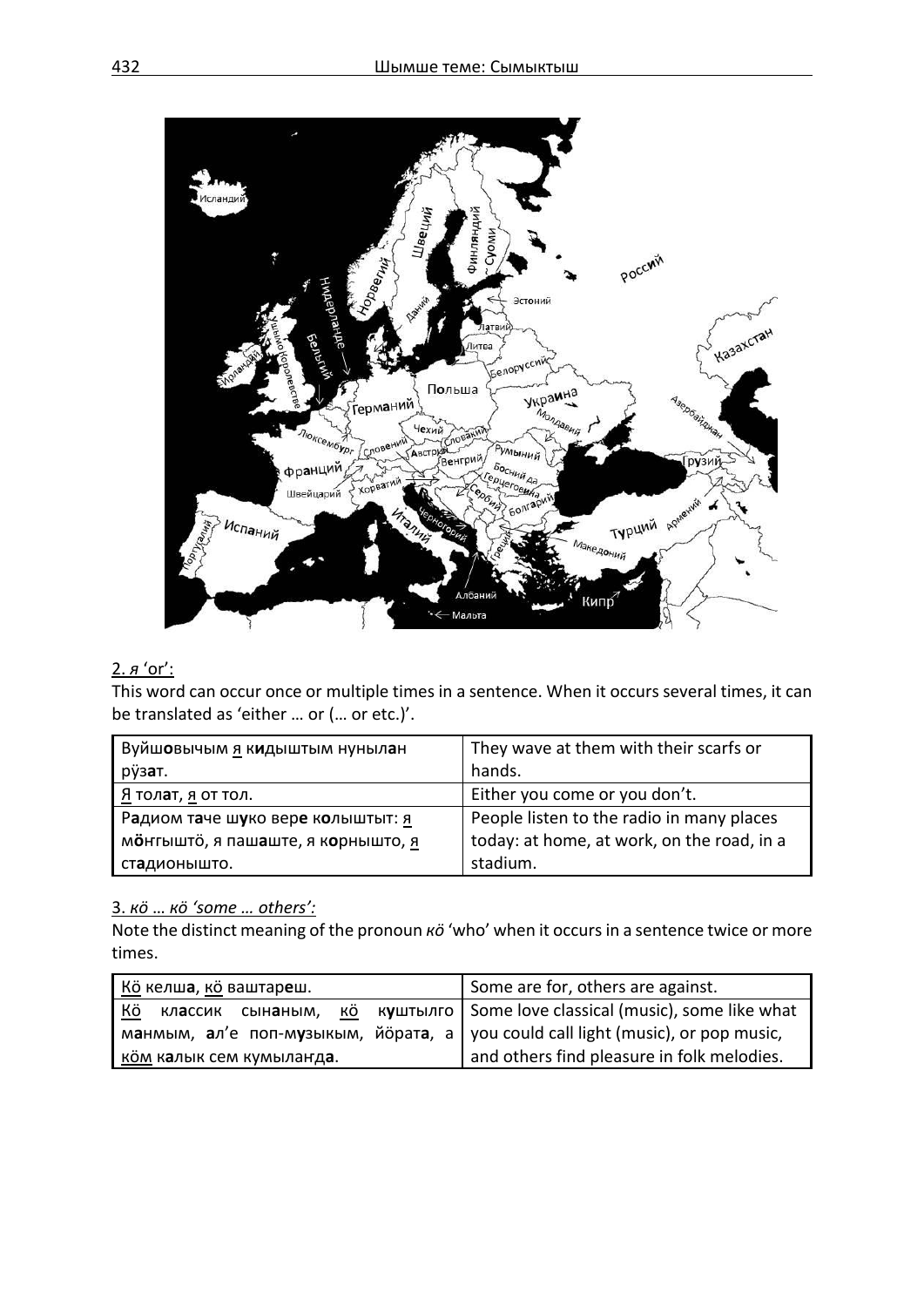#### 4. *вере*:

This postposition is only used in connection with a limited number of adjectives and quantifiers, and with numerals.

| вес вере   | in another place, somewhere else, elsewhere |
|------------|---------------------------------------------|
| тўрло вере | in different places                         |
| чыла вере  | everywhere, anywhere                        |
| шагал вере | in few places                               |
| шуко вере  | in many places                              |
| южо вере   | in some places                              |
| ик вере    | in one place                                |
| кок вере   | in two places                               |
| кум вере   | in three places                             |

### 5. Directional constructions:

Verbs of motion in Mari can be roughly divided into two categories: those that indicate a directionality but not a manner of movement – e.g., *лекташ (-ам)* 'to leave', *пураш (-ем)* 'to enter' – and those indicating a manner of movement but no directionality – e.g., *ияш (-ям)* 'to swim', *чоҥешташ (-ем)* 'to fly'. The same distinction affects transitive verbs of motion, i.e., verbs relating to the transportation of something: *лукташ (-ам)* 'to remove' and *пурташ (-ем)* 'to bring in' mark only a directionality, while *шӱдыраш (-ем)* 'to drag' and *покташ (-ем)* 'to drive (e.g., animals)' only mark a method of transport.

If one wishes to express both the directionality and the manner of a movement – intransitive or transitive – one can make use of auxiliary constructions – see 17.III.5. (page 226). In these pairings, the first verb (in a gerundial form) marks the manner of a motion, and the second verb the directionality:

| <b>Verbal pairing</b> | <b>Literal translation</b> | <b>Factual translation</b> |
|-----------------------|----------------------------|----------------------------|
| ийын лекташ (-ам)     | to swimming leave          | to swim out                |
| ийын пураш (-ем)      | to swimming enter          | to swim in                 |
| чонештен лекташ (-ам) | to flying leave            | to fly out                 |
| чонештен пураш (-ем)  | to flying enter            | to fly in                  |
| шўдырен лукташ (-ам)  | to dragging remove         | to drag out                |
| шўдырен пурташ (-ем)  | to dragging bring in       | to drag in                 |
| поктен лукташ (-ам)   | to driving remove          | to drive out               |
| поктен пурташ (-ем)   | to driving bring in        | to drive in                |

Note that both elements of such a pairing must agree in transitivity. In most cases, the English counterparts to these couplings are phrasal verbs consisting of a verb and an adverbial particle indicating the directionality, the second verb of the auxiliary construction corresponds to the adverbial particle in English. Note that one adverbial particle in English generally corresponds to two verbs in Mari, as adverbial particles can be used regardless of transitivity ('to come in', 'to push in'). An overview of directionalities, and what verbs can be used to indicate them in Mari: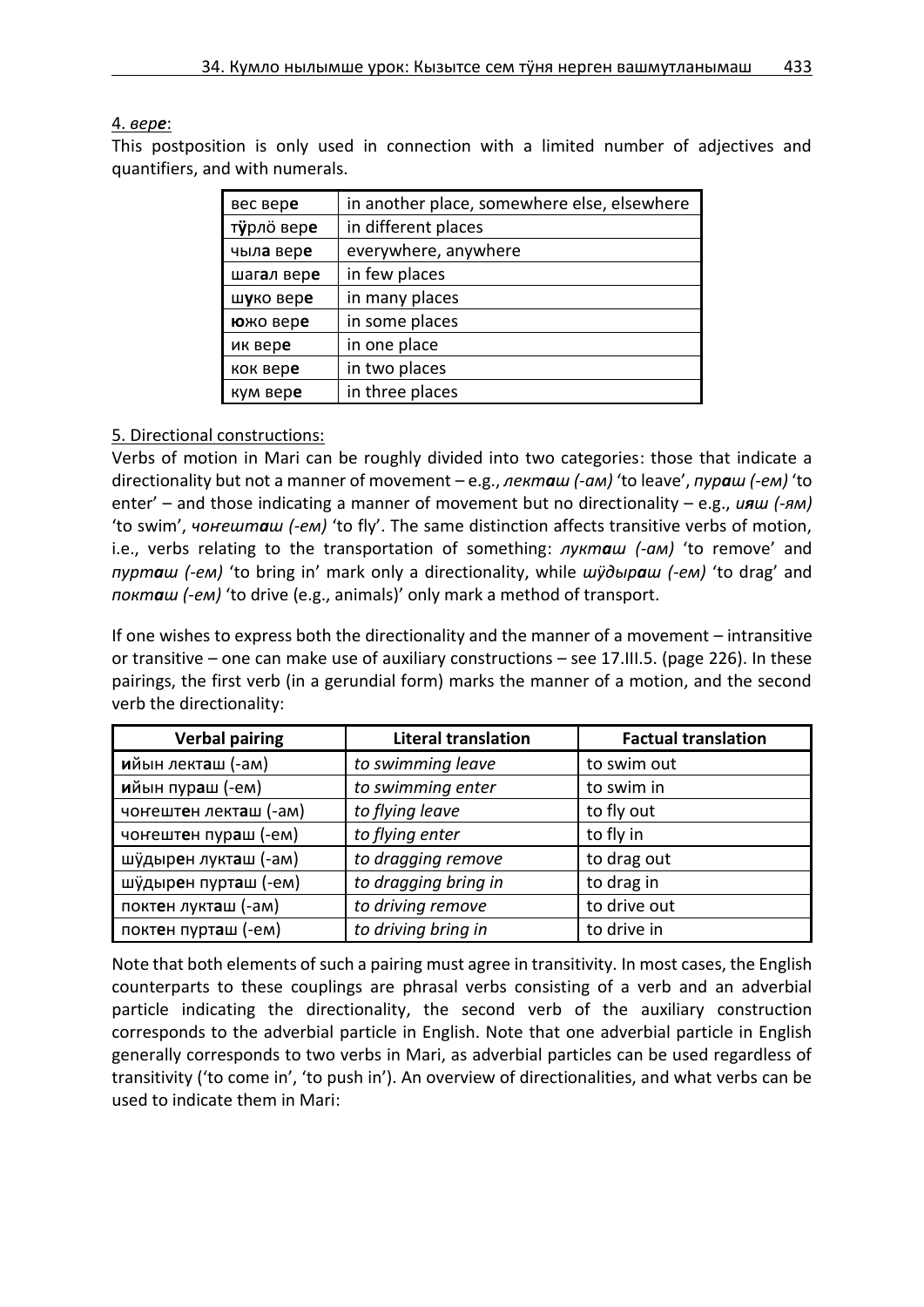| <b>Directionality</b> | <b>Intransitive</b> | <b>Transitive</b> |
|-----------------------|---------------------|-------------------|
| in, into              | пураш (-ем)         | пурташ (-ем)      |
| away                  | каяш (-ем)          | нангаяш (-ем)     |
| out                   | лекташ (-ам)        | лукташ (-ам)      |
| down, downwards       | волаш (-ем)         | волташ (-ем)      |
| up                    | кўзаш (-ем)         | кўзыкташ (-ем)    |
| across, over          | вончаш (-ем)        |                   |
| apart                 | ойырлаш (-ем)       | ойыраш (-ем)      |
| past, by              | эрташ (-ем)         |                   |
| (coming)              | толаш (-ам)         | кондаш (-ем)      |
| up to                 | мияш (-ем)          | намияш (-ем)      |
| through (perforating) | шўташ (-ем)         | шўтлаш (-ем)      |

| Вася пушенге гыч торштен волен.      | Vasya jumped down from the tree.           |  |
|--------------------------------------|--------------------------------------------|--|
| Ава изи эргыжым тошкалтыш дене вўден | The mother leads her small son down the    |  |
| волта.                               | stairs.                                    |  |
|                                      | Let's go climb (lit. run) the highest      |  |
| Айда эн кукшо курыкыш куржын кузена. | mountain.                                  |  |
| Ко мылам пианином 8-ше пачашыш       | Who will help me carry the piano up to the |  |
| нумал кузыкташ полша?                | eighth floor?                              |  |
| Теве уныкам-влак машина дене кудал   | Look, my grandchildren are coming by car.  |  |
| толыт.                               |                                            |  |
| Тынар полекшым молан нумал           | Why did you bring so many presents?        |  |
| конденда?                            |                                            |  |
| Мыйым ужын отыл мо? Воктечем         | Didn't you see me? You ran by me like the  |  |
| мардеж гай куржын эртенат.           | wind.                                      |  |
| Изи эргычше кушко нушкын кайынеже?   | Where does your little son want to crawl   |  |
|                                      | off to?                                    |  |

While the pattern illustrated here is highly productive, it should be noted that not all auxiliary constructions consisting of two verbs of motion adhere to it. Some examples of common pairings that do not adhere to the pattern detailed above:

| <b>Verbal pairing</b>              | <b>Literal translation</b> | <b>Factual translation</b>       |  |
|------------------------------------|----------------------------|----------------------------------|--|
| толын шуаш (-ам)                   | to coming arrive           | to arrive                        |  |
| to leaving go<br>лектын каяш (-ем) |                            | to go out, to go away            |  |
| миен толаш (-ам)                   | to going come              | to visit, to drop in, to drop by |  |
| миен пураш (-ем)                   | to coming enter            | to visit                         |  |
| толын пураш (-ем)                  | to coming enter            | to come in                       |  |
| пурен лекташ (-ам)                 | to entering leave          | to drop in, to visit             |  |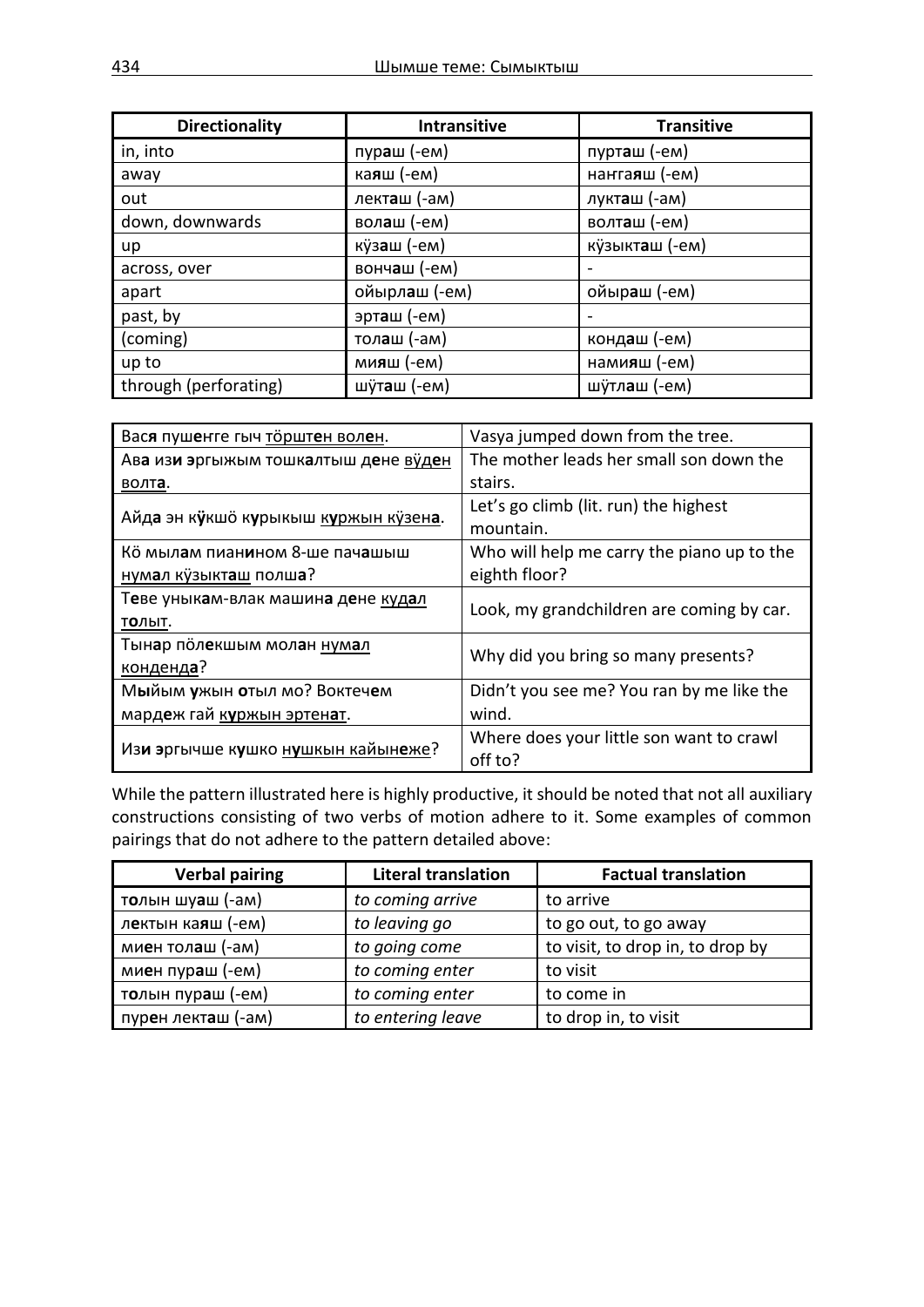| Кечываллан толын шуат мо?                 | Will you make it here by noon?             |  |
|-------------------------------------------|--------------------------------------------|--|
| Аня ала-молан сырен: чеверласыде          | Anya got angry for some reason; she left   |  |
| лектын кайыш.                             | without saying good-bye.                   |  |
| Тенгече Ивановмыт деке унала миен         | We visited the Ivanovs yesterday.          |  |
| толынна.                                  |                                            |  |
| П <b>ö</b> ртышкö толын пурышна гына –    | We had just entered the house; outside, it |  |
| ' ур <b>е</b> мыште йўр тўн <b>а</b> л'е. | began to rain.                             |  |

### 6. Auxiliary constructions:

Most of the verbs that can be translated into English as 'to put, to place' – see 19.IV.6. (page 260) can also be used in aspectual auxiliary constructions – see 17.III.5. (page 226). All of these verbs are only paired with transitive verbs, and indicate the completion of an action. While the semantics of the verbs are similar both in the original meaning and when used as a modifier, a number of pairings using these verbs as modifiers should be considered set phrases, e.g., *йӧратен шындаш (-ем)* 'to fall in love (lit. to loving place)', *шонен пышташ (-ем)* 'to decide (lit. thinking place)'.

## а) *шогалташ (-ем)* 'to place, to stand':

| Ивановым адак школ директорын                    | Ivanov was sent to the principal's office   |  |
|--------------------------------------------------|---------------------------------------------|--|
| кабинетышкыже пуртен шогалтеныт.                 | again.                                      |  |
| Ушем вуйлатышылан Петровым сайлен<br>шогалтеныт. | Petrov was elected director of the society. |  |
| Ончал, могай полатым чонен<br>шогалтеныт!        | Look what a mansion they've built!          |  |

## b) *пышташ (-ем)* 'to put, to place, to lay':

| Чыла документым ик папкыш поген<br><u>пыш</u> те. | Put all the documents into one folder. |  |
|---------------------------------------------------|----------------------------------------|--|
| Сравочым кушко шылтен пыштенат?                   | Where did you hide the key? I need to  |  |
| Мылам каяш кулеш.                                 | leave.                                 |  |
| Тудо марий йылмым келгын тунемаш                  | (S) he decided to study Mari properly. |  |
| шонен пыштен.                                     |                                        |  |

c) *опташ (-ем)* 'to put, to place, to lay (several items)': In contrast to the other verbs given here, this verb also implies a speedy and intense execution of an action.

| Тынар кочкышым молан ыштен оптенат?  | Why did you make so much food? In the      |  |
|--------------------------------------|--------------------------------------------|--|
| Кастене шагал кочман.                | evening, you should only eat a little.     |  |
| Ивановым бандит-влак кырен оптеныт - | The bandits beat up Ivanov; now he's lying |  |
| ынде эмлымверыште кия.               | in the hospital.                           |  |
| Кудывечышкына йоча-влаклан модаш     | They brought sand into our yard for the    |  |
| ошмам конден оптеныт.                | children to play in.                       |  |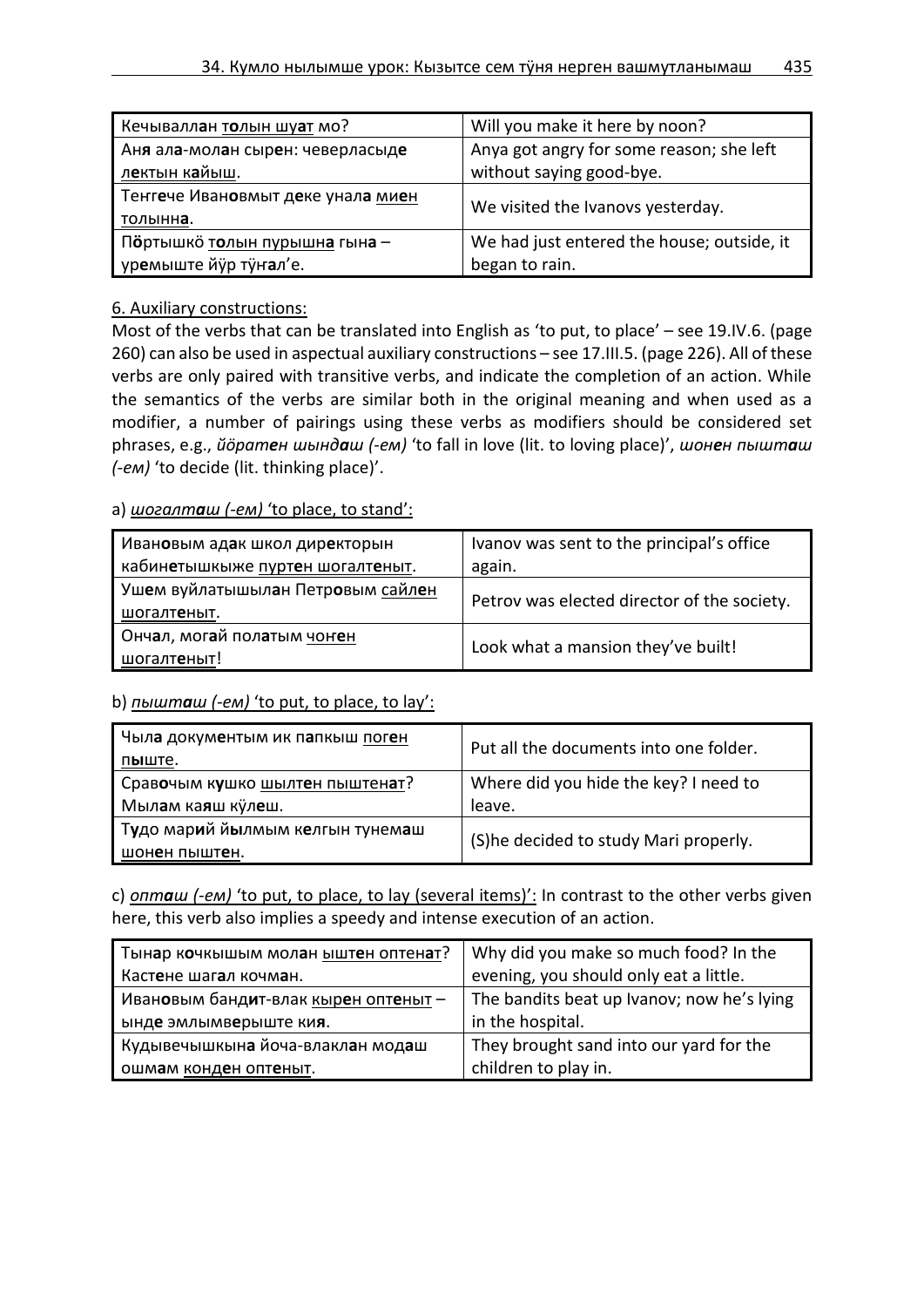d) *шындаш (-ем)* 'to put, to place, to set':

| мыйым<br>Таче<br>ШКОЛЫШТО<br>мален <b>а</b> м:                       | I slept at school tonight; I got locked in by |  |
|----------------------------------------------------------------------|-----------------------------------------------|--|
| түшакын й <b>о</b> нылыш петырен шынденыт.                           | mistake.                                      |  |
| Рвезе-влак 8-ше мартлан чапле полекым                                | The boys made a very nice present for the     |  |
| ямдылен шынденыт.                                                    | 8 <sup>th</sup> of March*.                    |  |
| Эчан Эвикам<br>икымше<br>онч <b>а</b> лтыш<br>гыч<br>йöратен шынден. | Echan fell in love with Evika on first sight. |  |

\* International Women's Day

# **V. Exercises**

1. Translate the following sentences into English.

- 1) Вӱд д**е**не тол**е**ш-тол**е**ш да сер дек ми**е**н толеш**а**т \*шыплан**а**. (вӱд \*т**о**лкын)
- 2) Лум лум**а**т, йоч**а**-влак, **е**чым н**а**лын, чодыр**а**ш чым**а**лтыч.
- 3) Конц**е**рт пытен**а**т, к**а**лык шалан**а**ш тӱҥ**а**л'е.
- 4) Ур**о**к пытыш**а**т, тун**е**мше-влак \*виг**а**к м**ӧ**ҥгышкышт к**а**йышт.
- 5) Ел**у** т**у**вырым чийыш**а**т, п**и**сын \*л**е**ктын к**а**йыш.
- 6) П**ӧ**тыр кын'ел**я**т, \*зар**я**дкым ышт**а**ш тӱҥ**а**л'е.

\* *шыпланаш (-ем)* 'to fall silent', *толкын* 'wave', *вигак* '(here:) straight, directly', *лектын каяш (-ем)* 'to go out, to go away', *зарядке* 'physical exercises, calisthenics'

2. Match the clauses marked with 1–5 with those marked with a–e.

- 1) М**у**рызо м**у**рыжым мур**е**н пытарыш**а**т, …
- 2) Эч**а**н з**а**лыш пурыш**а**т, …
- 3) Йоч**а** ур**е**мыш к**у**ржын лект**а**т, …
- 4) Т**у**до **ӱ**дыр ӱмб**а**ке ончал**я**т, …
- 5) **Я**лыш толам**а**т, …
- a) … шке в**е**рышкыже ш**и**нче.
- b) … \*пӱ**я**шке кол куч**а**ш ка**е**м.
- c) … **о**нчышо-влак «\*бр**а**во!» кычкыр**а**ш тӱҥ**а**льыч.
- d) … сумк**а**жым нумал**а**ш полш**а**ш \*т**е**млыш.
- e) … йолт**а**шыж-влак д**е**не мод**а**ш п**и**же.

\* *пӱя* 'pond; dam', *браво* 'bravo', *темлаш (-ем)* 'to suggest, to offer'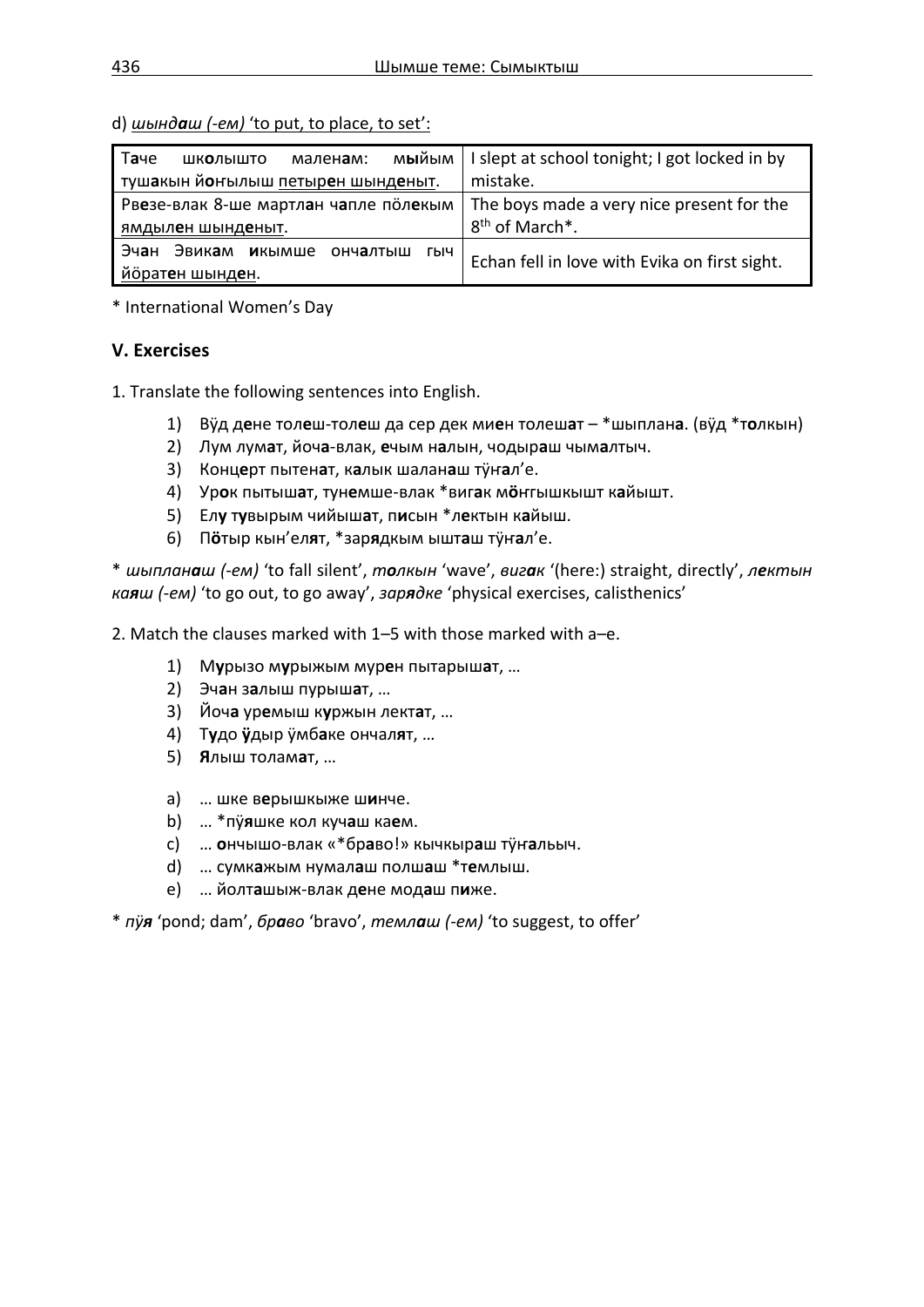- 3. What do these derived verbs mean? What base word are they derived from?
	- 1) кугемд**а**ш (-ем)
	- 2) пурт**а**ш (-ем)
	- 3) вашлиялт**а**ш (-ам)
	- 4) кадырг**а**ш (-ем)
	- 5) куштыкт**а**ш (-ем)
	- 6) пӧлекл**а**ш (-ем)
	- 7) шарналт**а**ш (-ем)
	- 8) сылнешт**а**ш (-ам)
	- 9) пералт**а**ш (-ем)
	- 10) вашмутлан**а**ш (-ем)
- 11) ургыктыл**а**ш (-ам)
- 12) ӱяҥд**а**ш (-ем)
- 13) лыпландар**а**ш (-ем)
- 14) кудалышт**а**ш (-ам)
- 15) негызлалт**а**ш (-ам)
- 16) пайремл**а**ш (-ем)
- 17) пуал**а**ш (-ам)
- 18) йодед**а**ш (-ем)
- 19) тӧрштыл**а**ш (-ам)
- 20) лӱйкал**а**ш (-ем)

4. Translate the following sentences into Mari, using verbs derived from the following words: *изи*, \**коя*, *сай*, *самырык*, *шагал*.

- 1) Life in our family has become better.
- 2) Our village has become smaller: of /*гыч*/ twenty houses, only /*веле*/ ten are left.
- 3) They decreased salaries /*пашадар*/ by /-*лан*/ 15%.
- 4) I always put on weight in winter.
- 5) This color makes you (look) younger.
- 6) Sport is being developed greatly here.
- \* *коя* 'fat, grease'

5. Choose the appropriate verb to insert into the respective sentences of the following pairs. If the appropriate tense, mood, or person cannot be derived from context, it is given in parenthesis.

- 1) чоҥешт**а**ш (-ам) / чоҥештыл**а**ш (-ам):
	- a) Вокт**е**нна эр**е** \*самол**ё**т-влак т**ы**шке-т**у**шко … : \*аэроп**о**рт \*тор**а о**гыл.
	- b) К**а**йык-влак кечывалв**е**лыш … (simple past II).
- 2) ли**я**ш (-ям) / лиед**а**ш (-ем)
	- a) Илышышт**е**м т**и**де кок ган**а** в**е**ле … (simple past II).
	- b) Тыг**а**й й**ӱ**штӧ кеҥ**е**ж \*Кар**е**лийыште ч**ӱ**чкыдын … (present).
- 3) йод**а**ш (-ам) / йодышт**а**ш (-ам)
	- a) Из**и** йочал**а**н чыл**а** оҥ**а**й, чыл**а**м палын**е**же, эр**е** ал**а**-мом … .
	- b) «**И**кымше мар**и**й композ**и**тор кӧ л**и**йын?» … (present, 1Sg) гын, мом \*вашешт**е**т **ы**л'е?
- 4) калас**а**ш (-ем) / каласкал**а**ш (-ем)
	- a) **Ю**ха, … мыланн**а**, пож**а**луйста, «й**о**лын тол**а**м» финнл**а** куз**е** ли**е**ш?
	- b) Кас ед**а** йот студ**е**нт-влак шке **э**лышт нерг**е**н \*куж**у**н да \*оҥ**а**йын … (simple past II).
- 5) кудал**а**ш (-ам) / кудалышт**а**ш (-ам)
	- a) Эч**а**н паш**а** д**е**не т**ы**лзе ед**а** Моск**о**ш … (present).
	- b) Эрл**а** Иж**е**вскыш … (present, 1Sg).

\* *самолёт* 'airplane', *аэропорт* 'airport', *тора* 'far away', *Карелий* 'Karelia', *вашешташ (-ем)* 'to answer, to reply', *кужун* 'for a long time', *оҥайын* 'interestingly'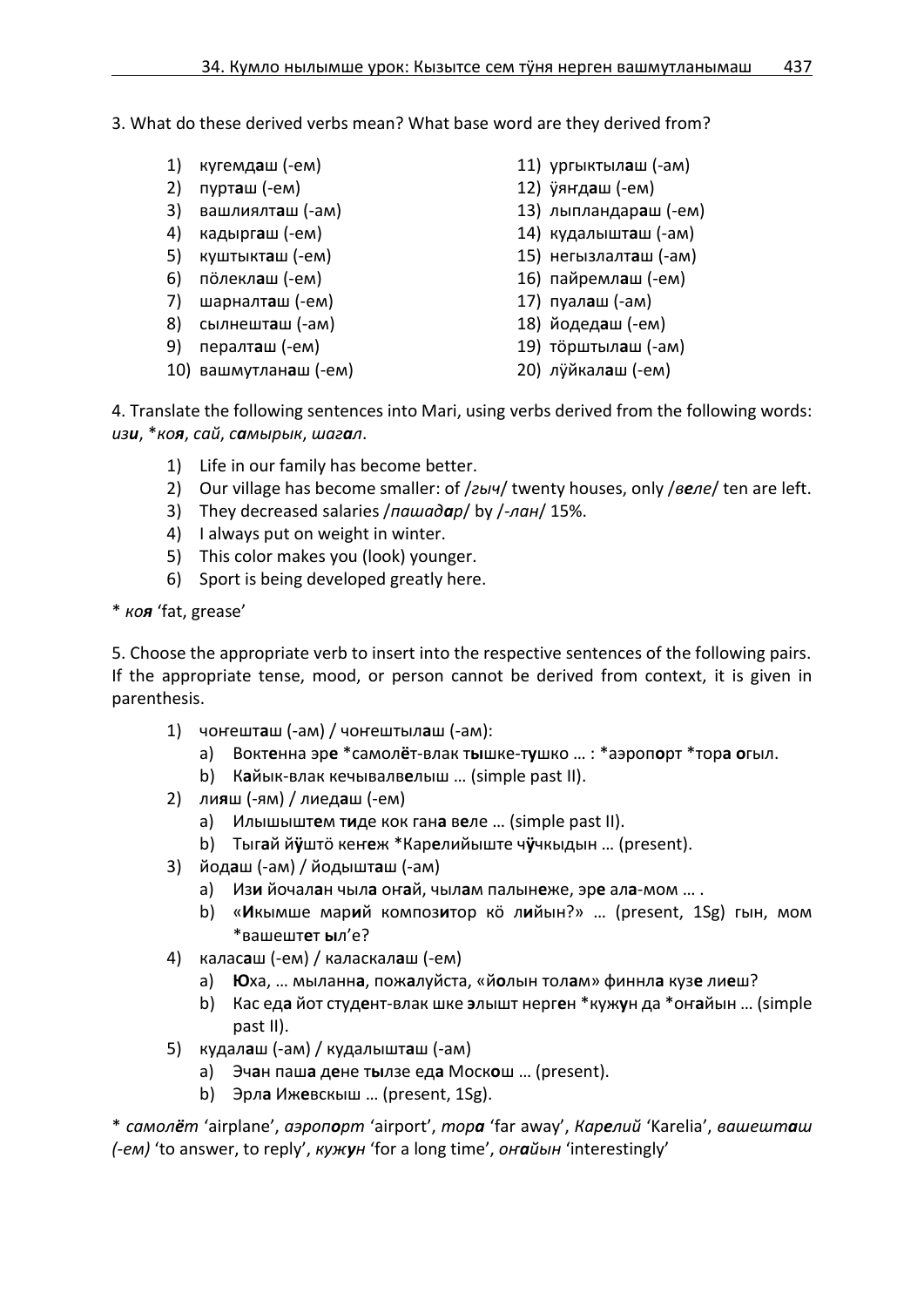6. Choose the appropriate verb to insert into the respective sentences of the following pairs. If the appropriate tense, mood, or person cannot be derived from context, it is given in parenthesis.

- 1) кан**а**ш (-ем) / каналт**а**ш (-ем)
	- a) Те куз**е** … ?
		- Книг**а**м луд**а**м, чодыр**а**ш кошт**а**м, \*мал**е**м.
	- b) Айд**а** из**и**ш … , а вар**а** \*умб**а**ке паш**а**м ыштен**а**.
- 2) онч**а**ш (-ем) / ончал**а**ш (-ам)
	- a) К**о**рным вончым**е**шке, **о**нчыч шол**а**шке … (imperative 2Sg), вар**а** пурл**а**шке.
	- b) Телев**и**зорым н'игун**а**м ом … .
- 3) вуч**а**ш (-ем) / вучалт**а**ш (-ем)
	- a) Ик шаг**а**т т**у**дым … (simple past II, 1Pl).
	- b) Эш**е** вич мин**у**т т**у**дым … : ок тол гын, т**у**дын деч посн**а** кудалын**а**.
- 4) шон**а**ш (-ем) / шоналт**а**ш (-ем)
	- a) Эрл**а** м**а**рте … , вар**а** вашм**у**тетым вуч**е**м.
	- b) Т**и**дын нерг**е**н ш**у**ко … (simple past II, 1Sg).
- 5) шог**а**ш (-ем) / шогал**а**ш (-ам)
	- a) Куш курж**а**т? \*Кеч ик мин**у**тлан … (imperative).
	- b) Те**а**т \*чер**е**тыште … (present)?

\* *малаш (-ем)* 'to sleep', *умбак(е)* 'further, onward', *деч посна* 'without; except for, but', *кеч* 'even if, be it', *черет* '(waiting) line',

7. Choose the appropriate verb to insert into the respective sentences of the following pairs. If the appropriate tense, mood, or person cannot be derived from context, it is given in parentheses.

- 1) онч**а**ш (-ем) / ончыкт**а**ш (-ем)
	- a) Экск**у**рсий г**о**дым мыланн**а** т**о**што в**а**кшым … (simple past II).
	- b) Телев**и**зор д**е**не мог**а**й мар**и**й перед**а**чым … йӧрат**е**т?
- 2) куан**а**ш (-ем) / куандар**а**ш (-ем)
	- a) Тыг**а**й уверл**а**н аван**а** чот … (simple past II).
	- b) Йоча-влак**е**м т**а**че м**ы**йым сай ув**е**р д**е**не … (simple past II).
- 3) пӧртыл**а**ш (-ам) / пӧртылт**а**ш (-ем)
	- a) С**а**мырык ж**а**пым у**э**ш … ог**е**ш лий.
	- b) Сар гыч ялышкын**а** 48 \*салт**а**к гыч 23 в**е**ле … (simple past II).
- 4) \*ошем**а**ш (-ам) / ошемд**а**ш (-ем)
	- a) **И**кымше лум! … ур**е**мыш: куз**е** чыл**а** ош**е**мын.
	- b) **О**жно мар**и**й ӱдырам**а**ш-влак вург**е**мым кеч**е**ш … (simple past II).
- 5) умыл**а**ш (-ем) / умылтар**а**ш (-ем)
	- a) Те т**и**дым Миклайл**а**н марл**а** … : тыланд**а**т \*пр**а**ктике ли**е**ш.
	- b) Микл**а**й н'емычл**а** из**и**ш … , но ог**е**ш к**у**тыро.
- \* *салтак* 'soldier', *ошемаш (-ам)* 'to become white', *практике* 'practice'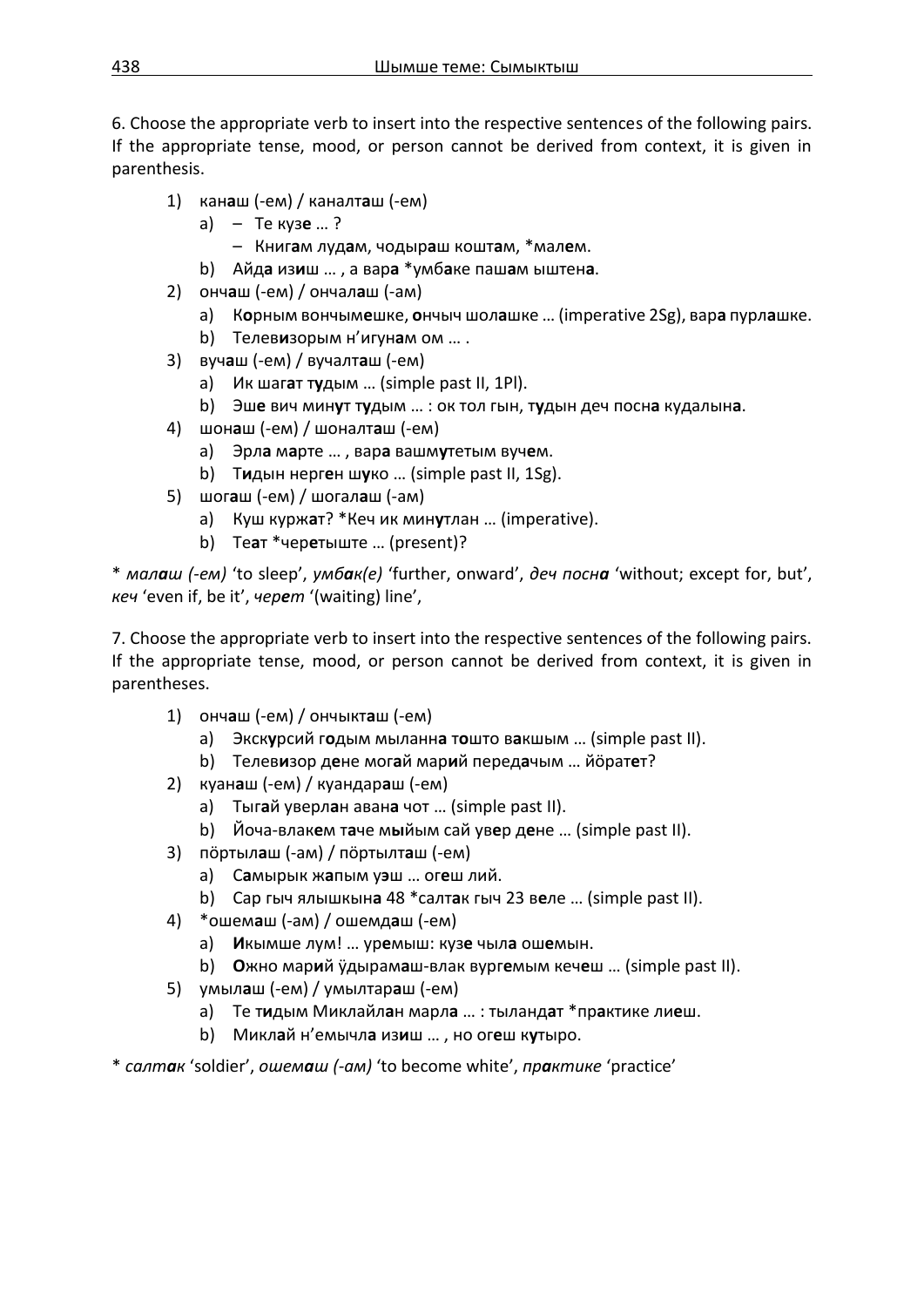- 8. Answer the following questions about European countries.
	- 1) Подг**о**рица мог**а**й Евр**о**по **э**лын рӱдол**а**же?
	- 2) Мог**а**й **э**лыште \*франц**у**з, н'**е**мыч да \*нидерл**а**нд й**ы**лме кугыж**а**ныш й**ы**лме **у**лыт?
	- 3) \*Са**а**м к**а**лык мог**а**й элл**а**ште ил**а**?
	- 4) Евр**о**пын эн из**и э**лже мог**а**й?
	- 5) Евр**о**пын эн т**о**што \*метр**о**жо к**у**што, мог**а**й ол**а**ште?
	- 6) Мог**а**й **э**лын л**ӱ**мжым \*марл**а**шке «\*и**я**н мл**а**нде» с**е**мын \*кусар**а**ш ли**е**ш?
	- 7) Мог**а**й Евр**о**по **э**лыште эн ш**у**ко йошк**а**р \*ӱп**а**н еҥ ил**а**?
	- 8) Мог**а**й кок Евр**о**по **э**лыште \*велосип**е**д д**е**не эн ш**у**ко \*куд**а**лыштыт?
	- 9) \*С**е**ту к**а**лык мог**а**й элл**а**ште ил**а**?
	- 10) Евр**о**по уш**е**мыш мын**я**р эл пур**а**?

\* *француз* 'French', *нидерланд* 'Dutch', *саам* 'Saami', *метро* 'metro, subway', *марлашке* 'into Mari', *ий* 'ice', *кусараш (-ем)* 'to translate', *ӱп* 'hair', *велосипед* 'bicycle'*, кудалышташ (-ам)* 'to drive', *сету* 'Seto (Finno-Ugric minority)'

9. Insert the following words in the correct place: *воштылыт*, *кече онча*, *тушто*, *эрла*.

- 1) М**у**ро йӱк я т**ы**ште, я … шергылт**е**ш.
- 2) Я йӱр йӱр**е**ш, я … .
- 3) Йолташ**е**м я т**а**че, я … тол**е**ш.
- 4) Спект**а**кль г**о**дым **о**нчышо-влак я \*ш**о**ртыт, я … .
- \* *шорташ (-ам)* 'to cry'

10. Translate the following sentences into Mari, using the phrases with *вере* reviewed in section IV.4.

- 1) We were in different places in Mari El.
- 2) Evika works in three places.
- 3) Yyvan Smirnov is known and loved everywhere in Mari El.
- 4) Children, go somewhere else to play, please.
- 5) It rained in some places today.
- 6) You were in many places in Europe. Where did you like it best?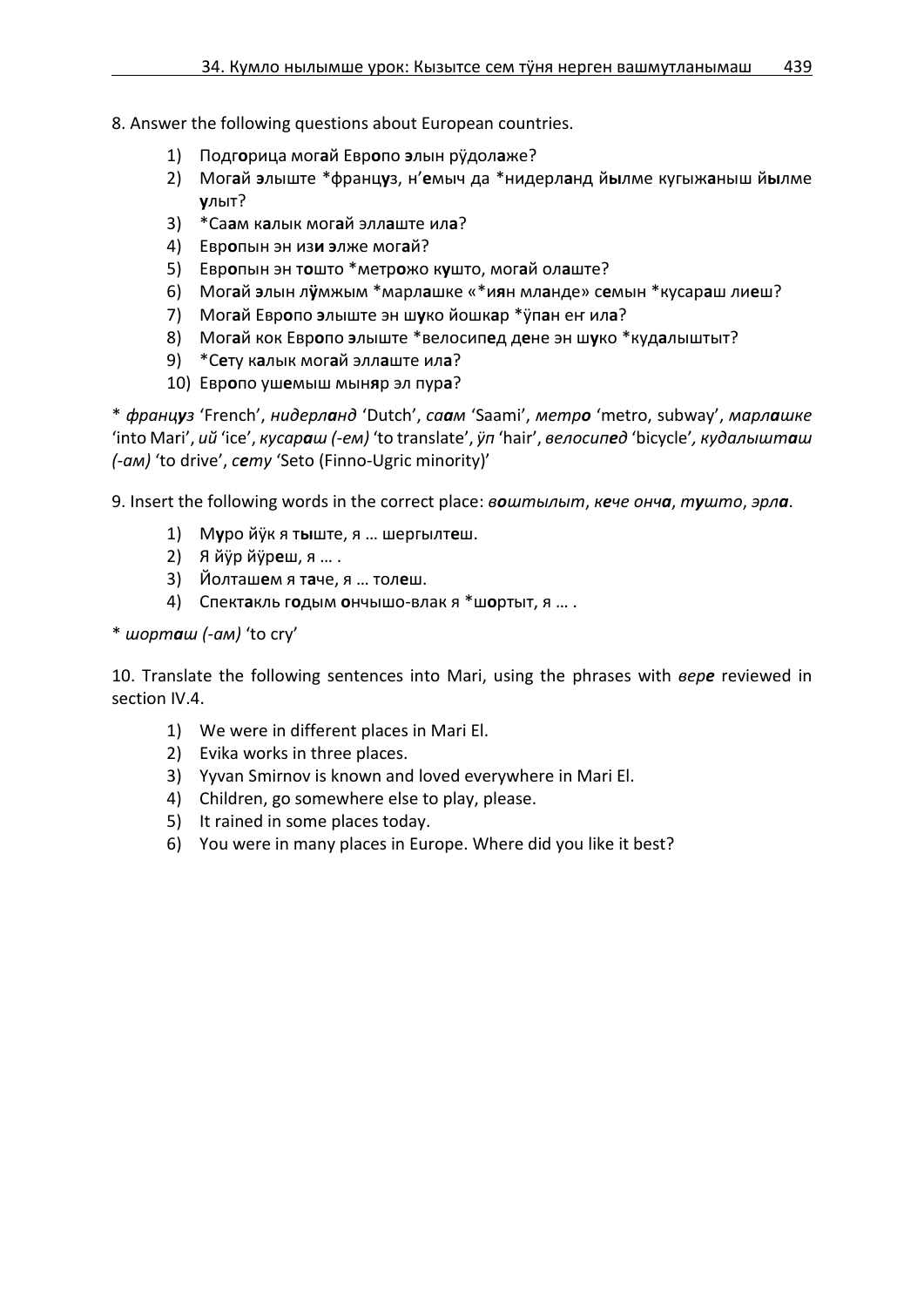11. Translate the following sentences into Mari, consulting the table in section IV.5. if necessary:

- 1) A parrot /*попугай*/ flew into the room from somewhere.
- 2) Everybody ran out into the street to see the comet /*почаншӱдыр*/.
- 3) This place is bad for hitch-hiking /*автостоп*/: everybody drives by, nobody stops /*шогалаш (-ам)*/.
- 4) My cat /*пырыс*/ jumped /*тӧршташ (-ем)*/ up onto the wardrobe.
- 5) Can you (Sg.) swim across the Kokshaga /(ACC)/?
- 6) Vasya was expelled (lit. driven /*покташ (-ем)*/) from school two times.
- 7) Somebody carried off the most interesting books, now I don't know what to read.
- 8) My brother /*иза*/ dragged /*шӱдыраш (-ем)*/ a spruce /*кож*/ in from the forest.
- 9) I heard /*колаш (-ам)*/ that they push /*шӱкаш (-ем)*/ the people into the Japanese /*япон*/ metro trains /*поезд*/. Is this true?
- 10) Who will take (lit. lead /*вÿдаш (-ем)*/ off) Olyosh to the kindergarten today?

12. Translate the following sentences into English:

- 1) Пошкуд**е**м вич минутл**а**н пур**е**н л**е**ктын.
- 2) \*Алл**о**! К**у**што ул**а**т?
	- М**ӧ**ҥгыштӧ. Т**о**лын п**у**рышым гын**а.**
- 3) \*Автобусд**а** мын**я**р шагатл**а**н т**о**лын шу**э**ш? Мый т**ы**йым вашли**я**ш лект**а**м.
- 4) **Э**ргым, к**е**вытышке киндыл**а**н ми**е**н тол, пож**а**луйста.
- 5) «Мый т**у**дым тетл**а** ом в**у**чо», м**а**нын кал**а**сыш Ан**у**ш да л**е**ктын к**а**йыш.
- \* *алло* 'hello (telephone)', *автобус* 'bus'
- 13. Read the following text.

М**ы**йын йӧр**а**тыме мар**и**й м**у**рызо

Шук**е**рте **о**гыл интерн**е**тыште й**о**дышым шынд**е**ныт: «Кӧ т**ы**йын йӧр**а**тыме мурыз**е**т?». Т**и**де йодышл**а**н тыг**а**й вашм**у**т \*л**е**ктын:

- Миха**и**л: Мар**и**й м**у**рым **у**ло к**у**мылын колышт**а**м. Мар**и**й йылмыл**а**н кӧр**а** в**е**ле **о**гыл, к**у**мыл \*нӧлталмыл**а**н да чон йывыртымыл**а**н.
- Салик**а**: Мый Ив**а**н Смирн**о**вым колышт**а**ш йӧрат**е**м. Т**у**до ийг**о**тым пог**е**н гын**а**т, ч**о**нжо д**е**не эр**е** с**а**мырык, к**а**лыкын к**у**мылжым нӧлт**а** – т**а**ле, уст**а** арт**и**ст да м**у**рызо. Т**у**дын м**у**рыжо шон**а**ш \*тарат**а**, ойг**а**н **а**л'е весел**а**, чылажым**а**т шӱм-чон \*вошт колт**а**. Т**у**дын \*реперту**а**рыштыже ш**ӱ**дӧ н**а**ре м**у**ро. Ив**а**н Смирн**о**вын м**а**нмыже поч**е**ш, м**у**ро к**у**мылым \*п**о**чын пу**а**ш полш**а**; \*айд**е**ме мур**а** гын, т**у**до н'игун**а**м \*ос**а**л паш**а**м ок **ы**ште.
- Макс**и**м: Мылан**е**м Станисл**а**в Шак**и**ров келш**а**. М**ы**йын шоным**а**ште, тудл**а**н ш**у**шо м**у**рызо ук**е**.
- Марин**а**: М**ы**йым «В**о**лгыдо» анс**а**мбль куандар**а**. Янд**а**р йӱк**а**н м**у**рызо-влак к**а**лык м**у**рым да т**а**чысе мар**и**й композ**и**тор-влакын м**у**рыштым профессион**а**л \*к**ӱ**кшытыш \*нӧлтал**а**ш тырш**а**т. Н**у**но ныл йӱк д**е**не мур**а**т да \*ч**о**ным \*савыр**а**т.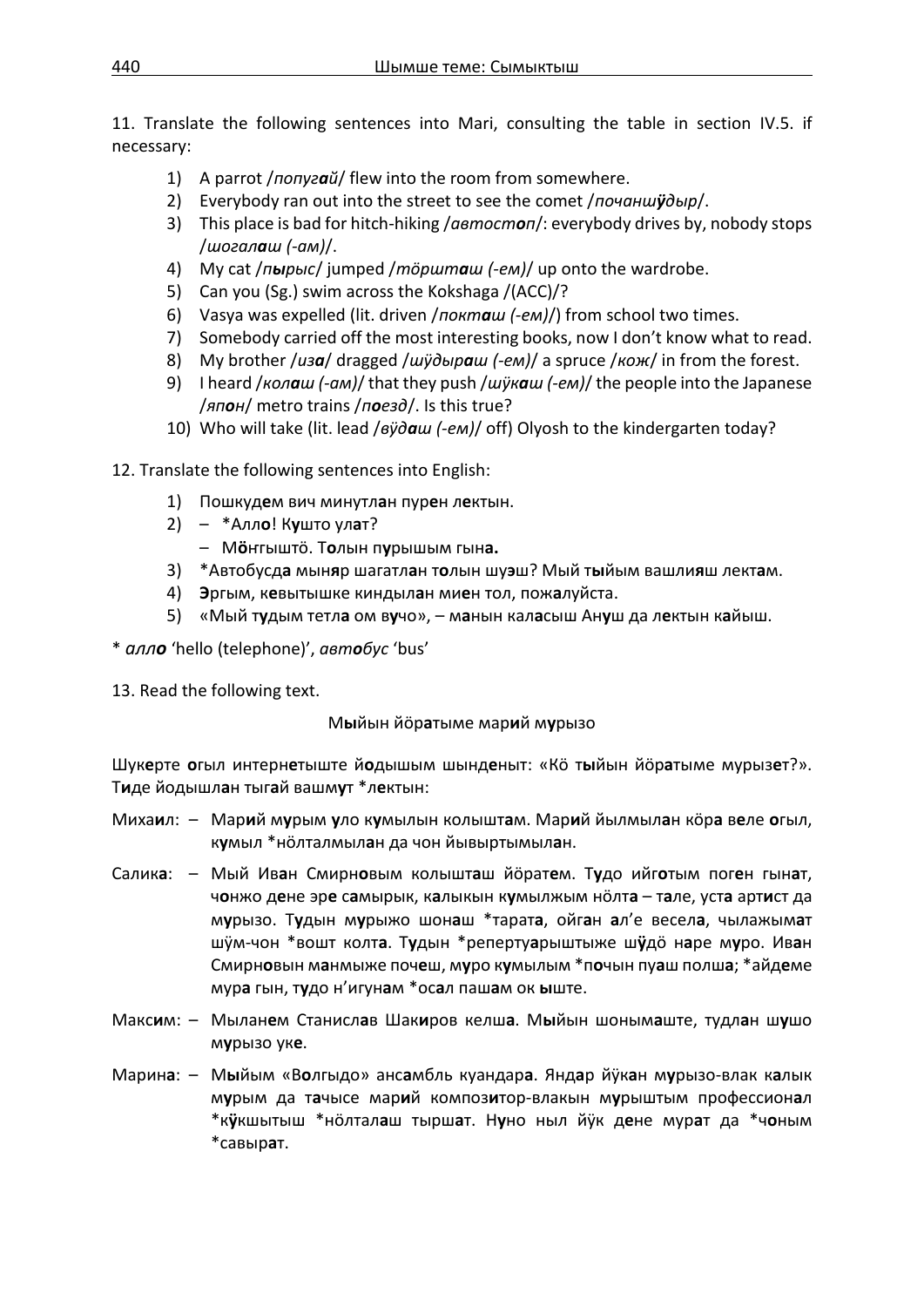- Н**а**стя: Тать**я**на Фомин**ы**х м**у**ро ал**а**ным пойдар**а**. Тать**я**нан м**у**рыжо, н**ы**жыл с**е**мже ч**о**ным авалт**а**. Т**у**до эш**е** т**ӱ**рлӧ инструм**е**нт д**е**не шокт**а**: кӱсл**е**, \*балал**а**йке, \*домр, \*ба**я**н д**е**не.
- Нат**а**ша: М**ы**йын \*кумыл**е**м Г**е**рман Ап**а**йкин савыр**а**. Т**у**до **о**пер м**у**рызо. Т**у**дын \*т**е**нор й**ӱ**кшӧ шӱм**е**ш логал**е**ш. Мый тыг**а**й мар**и**й м**у**рызо д**е**не кугешн**е**м. Тудл**а**н Ам**е**рикыште, Евр**о**пышто с**о**вым кыр**е**ныт.

\* *лекташ (-ам)* '(here:) to come up', *нӧлталаш (-ам)* 'to raise, to lift, to bring up', *тараташ (-ем)* 'to incite, to motivate', *вошт* 'through', *репертуар* 'repertoire', *почын пуаш (-эм)* 'to reveal, to show', *айдеме* 'human, person', *осал* 'bad, poor; evil', *кӱкшыт* 'height; level, standing', *чоным савыраш (-ем)* 'to charm, to fascinate', *савыраш (-ем)* 'to turn (tr.)', *балалайке* 'balalaika', *домр* 'domra', *баян* 'bayan, button accordion', *кумылым савыраш (-ем)* 'to charm, to fascinate', *тенор* 'tenor'

14. Translate the following sentences into English:

- 1) Ков**а**м эрден**а**к мелн**а**м, к**о**гыльым кӱ**э**шт опт**е**н.
- 2) Кеҥ**е**жым \*Байк**а**л д**е**ке кудал**а**ш шон**е**н пыштен**а**м. Кӧ мый ден**е**м?
- 3) Онч**а**л, к**о**жым мог**а**й \*мот**о**рын \*сӧрастар**е**н шогалт**е**ныт.
- 4) Йоч**а**тым \*шокшынр**а**к чикт**а**ш кӱл**е**ш \*кылмыкт**е**н шынд**е**т вет.
- 5) Екатер**и**на П**а**вловна кок **э**ргым шк**е**тын \*кушт**е**н шогалт**е**н.
- 6) **О**нчыч Ром**е**о Джуль**е**ттам йӧрат**е**н шынд**е**н **а**л'е Джуль**е**тта Ром**е**ом?
- 7) Йыв**а**н \*чӱч**ӱ** сай \*маст**а**р: уныкаж-влакл**а**н м**о**дышым эр**е** шке**а**к **ы**штыл опт**а**.

\* *Байкал* 'Lake Baikal', *моторын* 'beautifully', *сӧрастараш (-ем)* 'to decorate, to adorn', *шокшын* 'warmly', *кылмыкташ (-ем)* 'to let someone catch a cold', *кушташ (-ем)* '(here:) to bring up, to raise', *чӱчӱ* '(maternal) uncle', *мастар* '(here:) craftsman'

15. Familiarize yourself with the vocabulary, and listen to the following recording from *Mari El TV* concerning *Mari El Radio*, a Mari-language radio channel. A transcript is given below.

The recording is an excerpt of the video clip found at [www.youtube.com/watch?v=6dJsRL\\_N9FM.](http://www.youtube.com/watch?v=6dJsRL_N9FM)

| $\sim$<br>omj_34_1.mp3 |  |
|------------------------|--|
| ------                 |  |